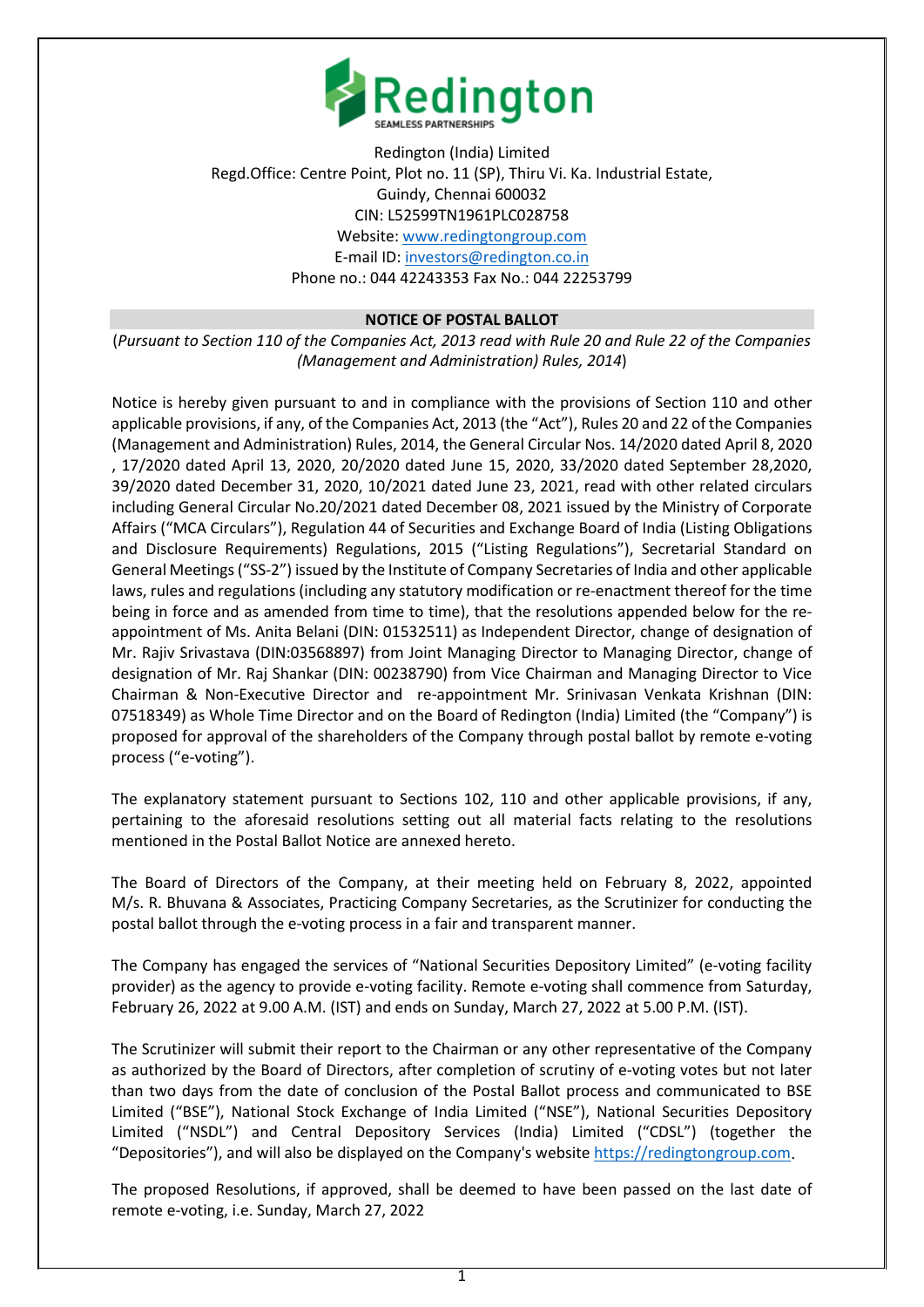## **Special Business**

**Item No. 1** 

# **RE-APPOINTMENT OF MS. ANITA BELANI (DIN: 01532511) AS AN INDEPENDENT DIRECTOR OF THE COMPANY**

## **To consider and, if thought fit, to pass the following resolution as a Special Resolution:**

**"RESOLVED THAT** pursuant to the provisions of Sections 149, 150, 152 read with Schedule IV and any other applicable provisions of the Companies Act, 2013 and the Companies (Appointment and Qualification of Directors), Rules, 2014 (including any statutory modification(s) or re-enactment thereof for the time being in force), applicable provisions of SEBI (Listing Obligations and Disclosure Requirements) Regulations, 2015, and pursuant to the recommendation of the Nomination and Remuneration Committee and approval of the Board of Directors, Ms. Anita Belani (DIN: 01532511), Independent Director of the Company, whose period of office is expiring on March 31, 2022, and who has submitted a declaration that she meets the criteria of independence under Section 149(6) of the Companies Act, 2013 and who is eligible for re-appointment for a second term under the provisions of the Companies Act, 2013 and rules made thereunder and SEBI (Listing Obligations and Disclosure Requirements) Regulations, 2015, be and is hereby re-appointed as an Independent Director of the Company, not subject to retirement by rotation, for second term of 5 years with effect from April 1, 2022."

**"RESOLVED FURTHER THAT** the Board of Directors and the Company Secretary of the company be and hereby severally authorized to do all things, deeds, acts and matters and take all matter and take all such steps as may be necessary, proper, or expedient to give effect to this resolution."

## **Item No. 2**

# **CHANGE IN DESIGNATION OF MR. RAJIV SRIVASTAVA FROM JOINT MANAGING DIRECTOR TO MANAGING DIRECTOR**

## **To consider and if thought fit pass following resolution as an Ordinary Resolution:**

"**RESOLVED THAT** pursuant to the provisions of Sections 196, 197, 203 and any other applicable provisions of the Companies Act, 2013 and the rules made thereunder (including any statutory modification(s) or re-enactment thereof for the time being in force), read with Schedule V to the Companies Act, 2013, and pursuant to the recommendation of the Nomination and Remuneration Committee and approval of the Board of Directors, Mr. Rajiv Srivastava (DIN: 03568897), Joint Managing Director, be and is hereby redesignated as Managing Director of the Company for a period of four years effective from April 1, 2022, on the terms and conditions of appointment and remuneration as set out in the explanatory statement attached to this notice."

"**RESOLVED FURTHER THAT** the Nomination and Remuneration Committee and / or Board of Directors are be and is hereby authorized to alter and vary such terms of appointment and remuneration subject to the same not exceeding the limits specified under Section 197, 198 read with Schedule V of the Companies Act, 2013 (including any statutory modifications or re-enactment(s) thereof, for the time being in force)."

**"RESOLVED FURTHER THAT** the Board of Directors and the Company Secretary of the company be and hereby severally authorized to do all things, deeds, acts and matters and take all matter and take all such steps as may be necessary, proper, or expedient to give effect to this resolution."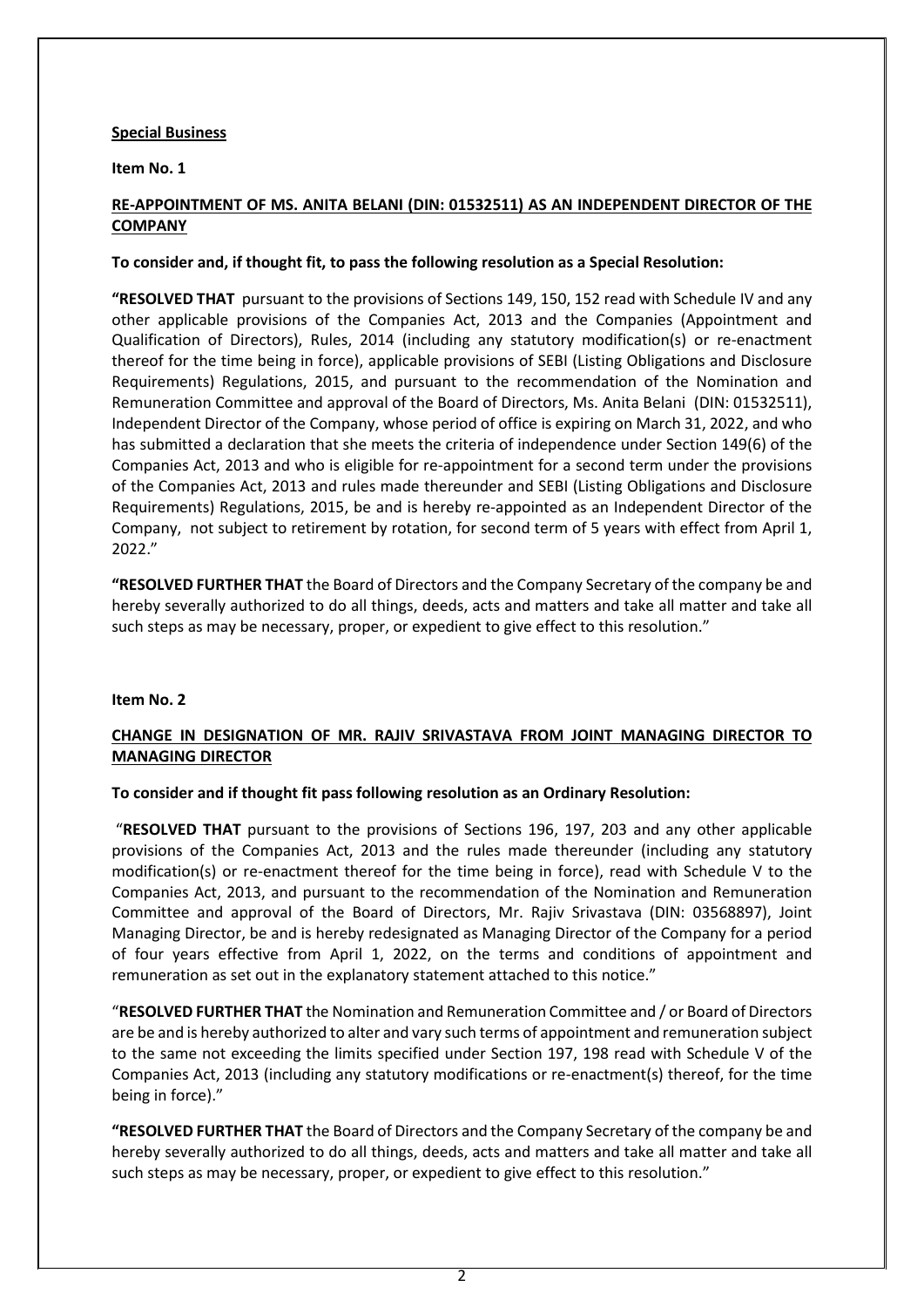#### **Item No. 3**

# **CHANGE IN DESIGNATION OF MR. RAJ SHANKAR AS VICE CHAIRMAN AND NON-EXECUTIVE DIRECTOR**

#### **To consider and if thought fit pass following resolution as an Ordinary Resolution:**

"**RESOLVED THAT** pursuant to Section 152 and other applicable provisions of the Companies Act, 2013 and the Companies (Appointment and Qualifications of Directors) Rules, 2014 (including any statutory modification(s) or enactment thereof for the time being in force), Mr. Raj Shankar (DIN: 00238790) currently Vice Chairman and Managing Director, who was redesignated by the Board of Directors of the Company, on the recommendation of the Nomination and Remuneration Committee, be and is hereby redesignated as Vice Chairman and Non-Executive Director of the Company liable to retire by rotation, with effect from April 1, 2022."

**"RESOLVED FURTHER THAT** the Board of Directors and the Company Secretary of the company be and hereby severally authorized to do all things, deeds, acts and matters and take all matter and take all such steps as may be necessary, proper, or expedient to give effect to this resolution."

#### **Item No. 4**

## **RE-APPOINTMENT OF MR. SRINIVASAN VENKATA KRISHNAN (DIN: 07518349) AS WHOLE TIME DIRECTOR OF THE COMPANY**

#### **To consider and, if thought fit, to pass following resolution as an Ordinary resolution:**

**"RESOLVED THAT** pursuant to the provisions of SEBI (Listing Obligations & Disclosure Requirements) Regulations, 2015 and Section 196,197, 203 of the Companies Act, 2013 read with Companies (Appointment and remuneration of Managerial Personnel) Rules, 2014 and other applicable provisions, if any, of the Companies Act, 2013 read with Schedule V to the said Act and on the recommendation of the Nomination and remuneration Committee and approval of the Board of Directors, Mr. Srinivasan Venkata Krishnan (Din: 07518349) whose term of office expires on May 21, 2022 and who has submitted his consent to act as Whole Time Director, be and is hereby re-appointed as Whole Time Director of the company for a period of 5 years with effect from May 22, 2022 on the terms and conditions, as set out in the Explanatory Statement annexed to the Notice."

"**RESOLVED FURTHER THAT** the Nomination and Remuneration Committee and / or Board of Directors are be and is hereby authorized to alter and vary such terms of appointment and remuneration subject to the same not exceeding the limits specified under Section 197, 198 read with Schedule V of the Companies Act, 2013 (including any statutory modifications or re-enactment(s) thereof, for the time being in force)."

**"RESOLVED FURTHER THAT** the Board of Directors of the company be and hereby authorized to do all things, deeds, acts and matters and take all matter and take all such steps as may be necessary, proper, or expedient to give effect to this resolution."

**By order of Board of Directors For Redington (India) Limited**

M. Muthukumarasamy Company Secretary

**Date: February 8, 2022 Place**: Chennai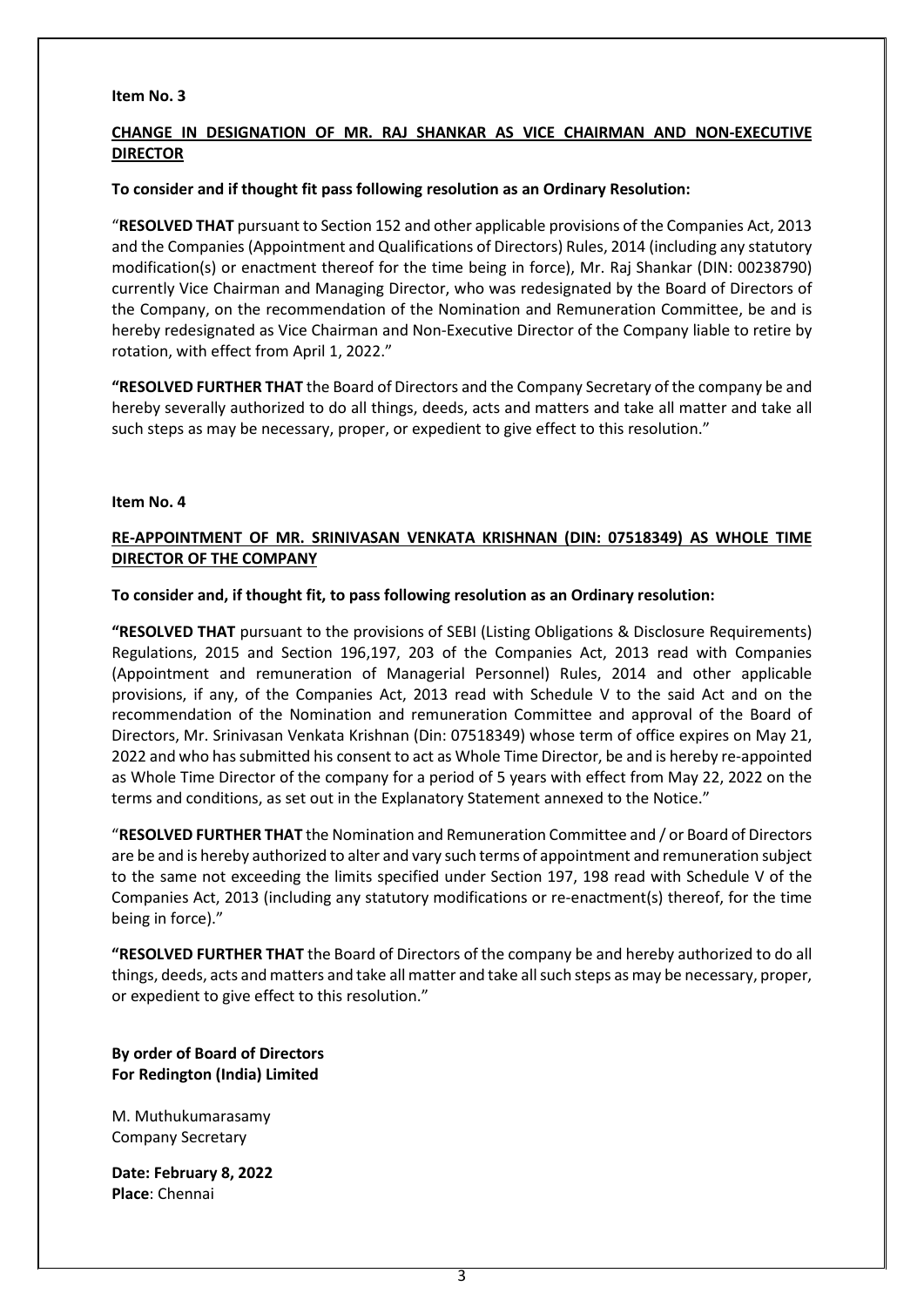#### **Notes:**

- 1. The statement pursuant to Sections 102 and 110 of the Act stating all material facts and the reasons for the proposals is annexed herewith and forms part of the notice.
- 2. Pursuant to Sections 108, 110 and other applicable provisions of the Act and the Rules made thereunder, the MCA Circulars and Regulation 44 of the Listing Regulations read with circular of SEBI on e-Voting Facility provided by Listed Entities, dated December 9, 2020, Secretarial Standards -2 by Institute of Company Secretaries of India and any amendments thereto, the Company is pleased to offer e-voting facility to all the members to exercise their right to vote on the proposed resolutions electronically for which the company has engaged the services of National Securities Depository Limited (NSDL) as the agency to provide e-voting facility. The instructions for e-voting are provided as part of this Postal Ballot Notice which the members are requested to read carefully before casting their vote.
- 3. In line with the MCA Circulars on account of Covid 19, physical copies of this postal ballot notice, postal ballot forms and pre-paid business envelopes are not being sent to members for this postal ballot. The communication of the assent or dissent of the Members would take place through the process of remote e-voting only.
- 4. In compliance with the MCA Circulars, the Notice is being sent by electronic mode to those Members whose names appear in the Register of Members / Beneficial Owner as received from National Securities Depository Limited (NSDL) and Central Depository Services (India) Limited (CDSL) as on Friday, February 18, 2022 ("cut-off date"), and whose e-mail IDs are registered with the Company / Depositories. For Members who have not registered their email IDs, please follow the instructions given under Note No. 7. Further, the Members whose names appear in the Register of Members/ List of Beneficial Owners as on cut-off date, are entitled to vote on the Resolutions set forth in this Postal Ballot Notice. A person who is not a Member as on the cut-off date should treat this Notice of Postal Ballot for information purpose only.
- 5. Members may please note that the Postal Ballot Notice will also be available on the Company's website at [https://redingtongroup.com,](https://redingtongroup.com/) websites of the Stock Exchanges i.e. BSE Limited and National Stock Exchange of India Limited at www.bseindia.com and www.nseindia.com respectively, and on the website of National Securities Depository Limited at [https://nsdl.co.in/.](https://nsdl.co.in/)
- 6. Voting rights of a Member / Beneficial Owner (in case of electronic shareholding) shall be in proportion to his/her/its shareholding in the paid-up equity share capital of the Company as on the Cut-Off Date.
- 7. Members who have not registered their e-mail address are requested to register the same in respect of shares held in electronic form with the Depository through their Depository Participant(s) or by writing to the Company's Registrar and Share Transfer Agent, Cameo Corporate Services Limited at, Subramanian Building, 5th Floor, No.1, Club House Road, Chennai-600 002. Contact no: 044 28460390. Email Id: investor@cameoindia, if the shares are held in physical form. After successful registration of the e-mail address, a copy of this Postal Ballot Notice along with the remote e-voting user ID and password will be sent to your registered e-mail address, upon request received from the Members.
- 8. The e-voting period commences at Saturday, February 26, 2022 at 9.00 A.M. (IST) and ends on Sunday, March 27, 2022 at 5.00 P.M. (IST).
- 9. Members may send their queries related to items included in the Postal Ballot Notice or any other matter concerning the Company on the email id [investors@redington.co.in](mailto:investors@redington.co.in) /RTA at [Investor@cameoindia.comf](mailto:Investor@cameoindia.com)rom their registered email address, mentioning their name, folio number/DP ID-Client ID, as applicable, mobile number, copy of PAN card. Said queries shall be appropriately replied by the Company.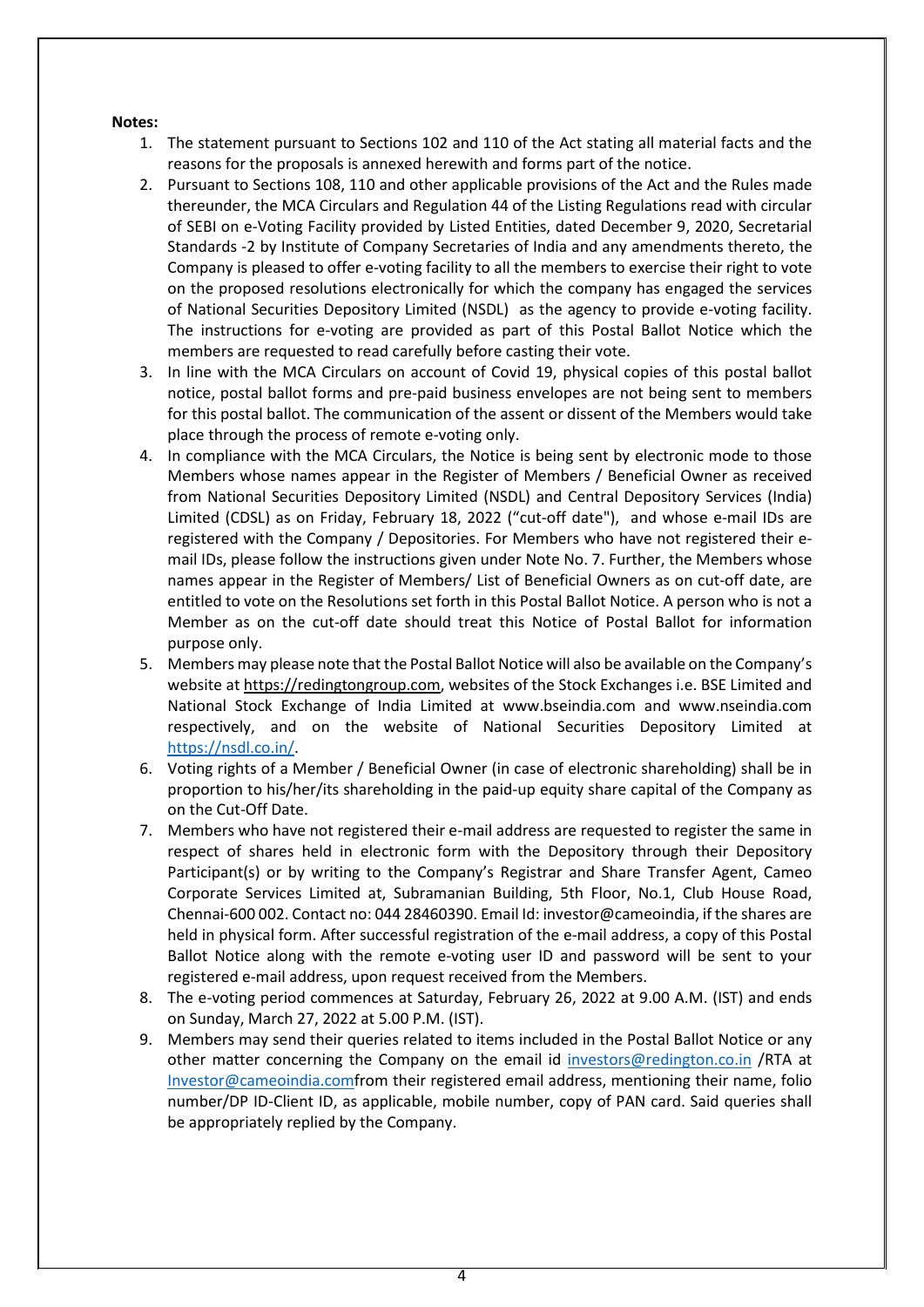## **The Instructions for members for e-voting are as under:**

The way to vote electronically on NSDL e-Voting system consists of "Two Steps" which are mentioned below:

# **Step 1: Access to NSDL e-Voting system**

A) Login method for e-Voting for Individual shareholders holding securities in demat mode

In terms of SEBI circular dated December 9, 2020 on e-Voting facility provided by Listed Companies, Individual shareholders holding securities in demat mode are allowed to vote through their demat account maintained with Depositories and Depository Participants. Shareholders are advised to update their mobile number and email Id in their demat accounts in order to access e-Voting facility.

Login method for Individual shareholders holding securities in demat mode is given below: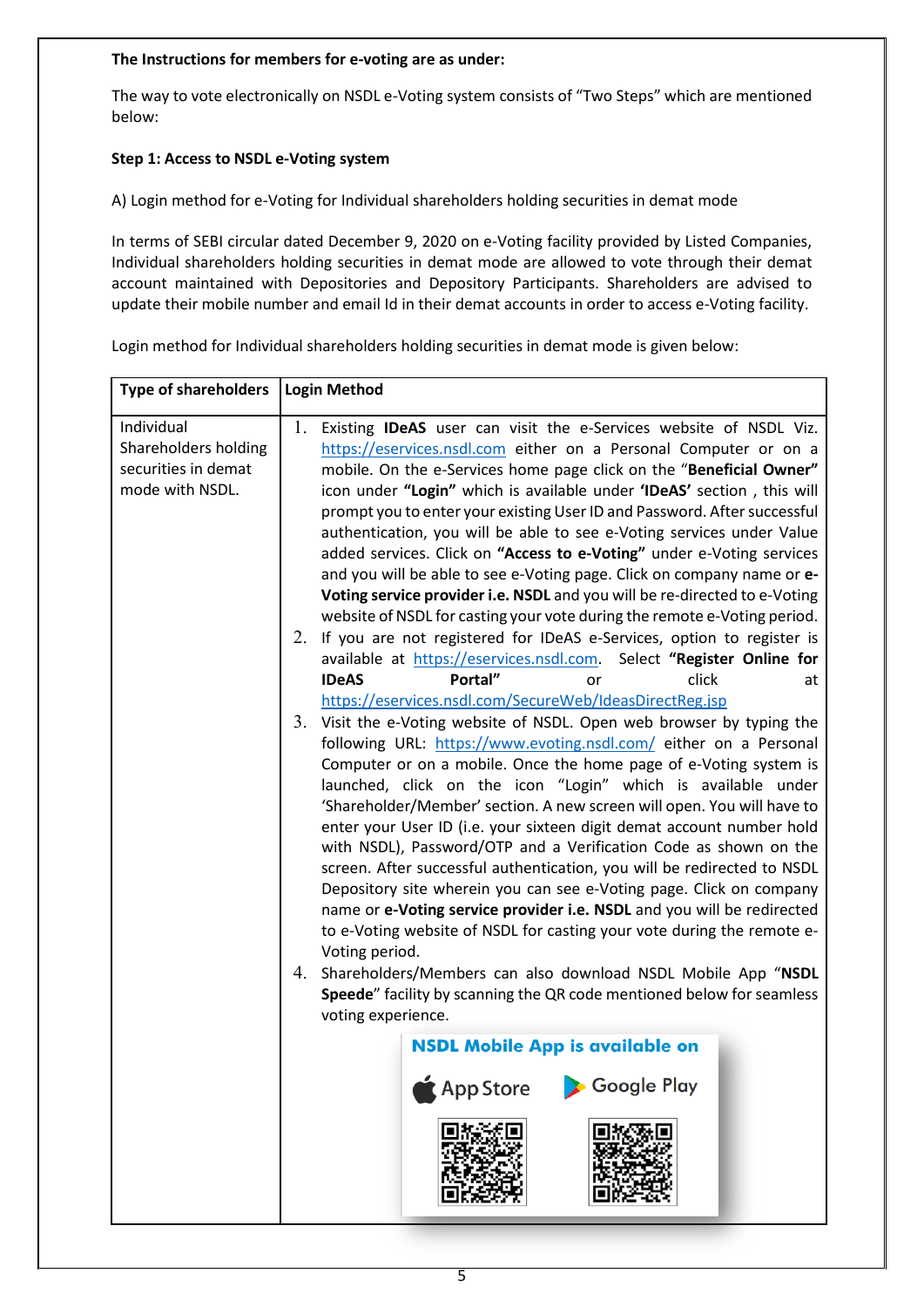| Individual<br>Shareholders holding<br>securities in demat<br>mode with CDSL                                              | Existing users who have opted for Easi / Easiest, they can login through<br>1.<br>their user id and password. Option will be made available to reach e-<br>Voting page without any further authentication. The URL for users to<br>login to Easi / Easiest are https://web.cdslindia.com/myeasi/home/login<br>or www.cdslindia.com and click on New System Myeasi.                                                                                                                                                                                                                                                                 |
|--------------------------------------------------------------------------------------------------------------------------|------------------------------------------------------------------------------------------------------------------------------------------------------------------------------------------------------------------------------------------------------------------------------------------------------------------------------------------------------------------------------------------------------------------------------------------------------------------------------------------------------------------------------------------------------------------------------------------------------------------------------------|
|                                                                                                                          | 2. After successful login of Easi/Easiest the user will be also able to see the<br>E Voting Menu. The Menu will have links of e-Voting service provider<br>i.e. NSDL. Click on NSDL to cast your vote.                                                                                                                                                                                                                                                                                                                                                                                                                             |
|                                                                                                                          | If the user is not registered for Easi/Easiest, option to register is<br>3.<br>available at<br>https://web.cdslindia.com/myeasi/Registration/EasiRegistration                                                                                                                                                                                                                                                                                                                                                                                                                                                                      |
|                                                                                                                          | Alternatively, the user can directly access e-Voting page by providing<br>4.<br>demat Account Number and PAN No. from a link in www.cdslindia.com<br>home page. The system will authenticate the user by sending OTP on<br>registered Mobile & Email as recorded in the demat Account. After<br>successful authentication, user will be provided links for the respective<br>ESP i.e. NSDL where the e-Voting is in progress.                                                                                                                                                                                                      |
| Individual<br>Shareholders<br>(holding securities in<br>demat mode) login<br>through their<br>depository<br>participants | You can also login using the login credentials of your demat account through<br>your Depository Participant registered with NSDL/CDSL for e-Voting facility.<br>upon logging in, you will be able to see e-Voting option. Click on e-Voting<br>option, you will be redirected to NSDL/CDSL Depository site after successful<br>authentication, wherein you can see e-Voting feature. Click on company<br>name or e-Voting service provider i.e. NSDL and you will be redirected to e-<br>Voting website of NSDL for casting your vote during the remote e-Voting<br>period or joining virtual meeting & voting during the meeting. |

**Important note:** Members who are unable to retrieve User ID/ Password are advised to use Forget User ID and Forget Password option available at above mentioned website.

Helpdesk for Individual Shareholders holding securities in demat mode for any technical issues related to login through Depository i.e. NSDL and CDSL.

| Login type                                                            | <b>Helpdesk details</b>                                                                                                                                                                                 |
|-----------------------------------------------------------------------|---------------------------------------------------------------------------------------------------------------------------------------------------------------------------------------------------------|
| Individual Shareholders holding securities<br>in demat mode with NSDL | Members facing any technical issue in login can contact<br>helpdesk by sending a<br><b>NSDL</b><br>request<br>at<br>evoting@nsdl.co.in or call at toll free no.: 1800 1020 990<br>and 1800 22 44 30     |
| Individual Shareholders holding securities<br>in demat mode with CDSL | Members facing any technical issue in login can contact<br>helpdesk by sending<br><b>CDSL</b><br>a<br>reguest<br>at<br>helpdesk.evoting@cdslindia.com or contact at 022-<br>23058738 or 022-23058542-43 |

**B) Login Method for shareholders other than Individual shareholders holding securities in demat mode and shareholders holding securities in physical mode.**

# **How to Log-in to NSDL e-Voting website?**

- 1. Visit the e-Voting website of NSDL. Open web browser by typing the following URL: <https://www.evoting.nsdl.com/> either on a Personal Computer or on a mobile.
- 2. Once the home page of e-Voting system is launched, click on the icon "Login" which is available under 'Shareholder/Member' section.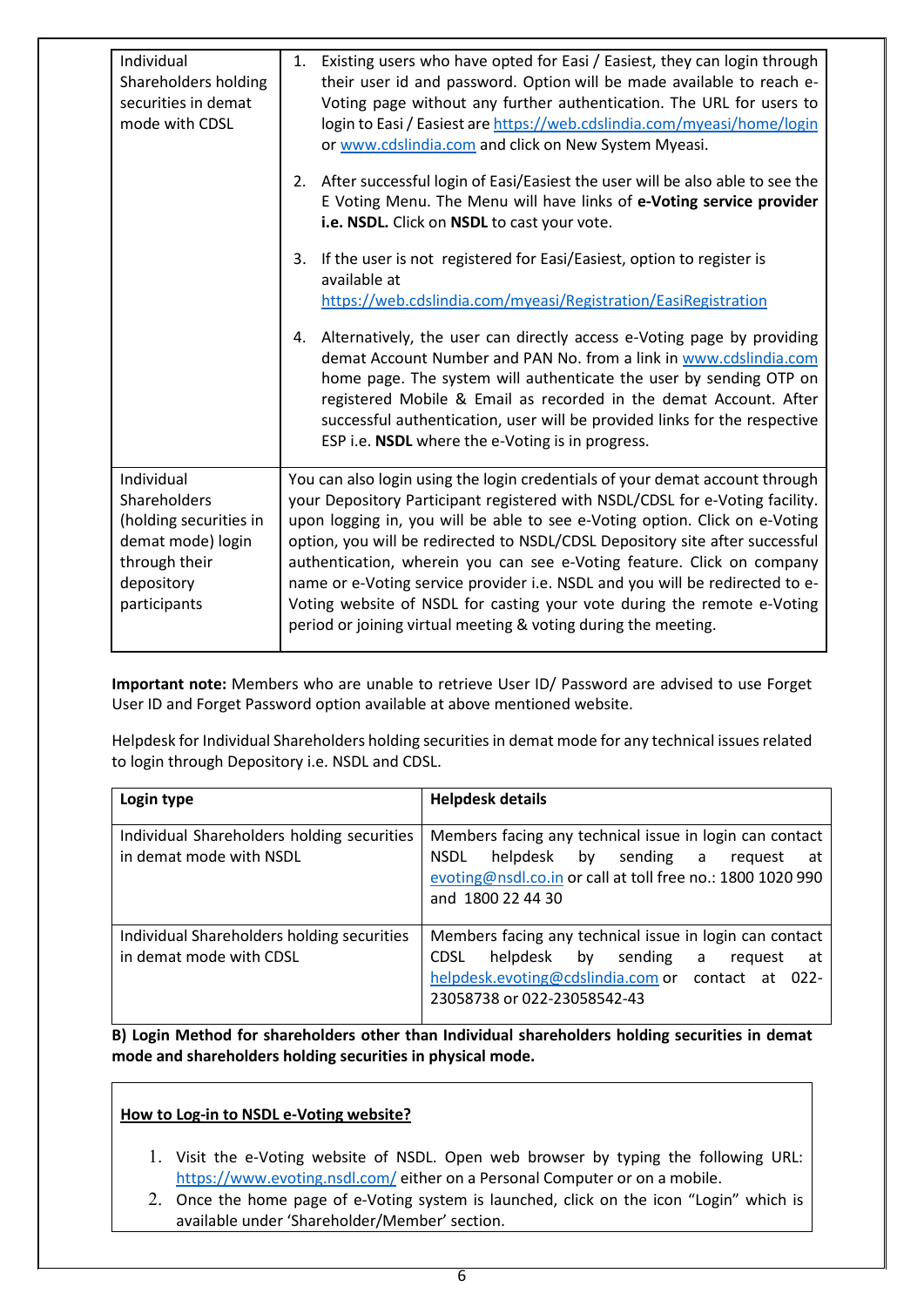- 3. A new screen will open. You will have to enter your User ID, your Password/OTP and a Verification Code as shown on the screen. Alternatively, if you are registered for NSDL eservices i.e. IDEAS, you can log-in at <https://eservices.nsdl.com/> with your existing IDEAS login. Once you log-in to NSDL eservices after using your log-in credentials, click on e-Voting and you can proceed to Step 2 i.e. Cast your vote electronically.
- 4. Your User ID details are given below :

| Manner of holding shares i.e. Demat   Your User ID is:<br>(NSDL or CDSL) or Physical |                                                                                                                                                                  |
|--------------------------------------------------------------------------------------|------------------------------------------------------------------------------------------------------------------------------------------------------------------|
| a) For Members who hold shares in<br>demat account with NSDL.                        | 8 Character DP ID followed by 8 Digit Client ID<br>For example if your DP ID is IN300*** and Client<br>ID is 12****** then your user ID is<br>$IN300***12******$ |
| b) For Members who hold shares in<br>demat account with CDSL.                        | 16 Digit Beneficiary ID<br>For example if your Beneficiary ID is<br>12************** then your user ID<br>is<br>17**************                                 |
| c) For Members holding shares in<br>Physical Form.                                   | EVEN Number followed by Folio Number<br>registered with the company<br>For example if folio number is 001*** and EVEN<br>is 101456 then user ID is 101456001 *** |

- 5. Password details for shareholders other than Individual shareholders are given below:
	- a) If you are already registered for e-Voting, then you can user your existing password to login and cast your vote.
	- b) If you are using NSDL e-Voting system for the first time, you will need to retrieve the 'initial password' which was communicated to you. Once you retrieve your 'initial password', you need to enter the 'initial password' and the system will force you to change your password.
	- c) How to retrieve your 'initial password'?
		- (i) If your email ID is registered in your demat account or with the company, your 'initial password' is communicated to you on your email ID. Trace the email sent to you from NSDL from your mailbox. Open the email and open the attachment i.e. a .pdf file. Open the .pdf file. The password to open the .pdf file is your 8 digit client ID for NSDL account, last 8 digits of client ID for CDSL account or folio number for shares held in physical form. The .pdf file contains your 'User ID' and your 'initial password'.
		- (ii) If your email ID is not registered, please follow steps mentioned below in **process for those shareholders whose email ids are not registered**
- 6. If you are unable to retrieve or have not received the "Initial password" or have forgotten your password:
	- a) Click on "**[Forgot User Details/Password](https://www.evoting.nsdl.com/eVotingWeb/commonhtmls/NewUser.jsp)**?"(If you are holding shares in your demat account with NSDL or CDSL) option available on www.evoting.nsdl.com.
	- b) **[Physical User Reset Password](https://www.evoting.nsdl.com/eVotingWeb/commonhtmls/PhysicalUser.jsp)**?" (If you are holding shares in physical mode) option available on [www.evoting.nsdl.com.](http://www.evoting.nsdl.com/)
		- 7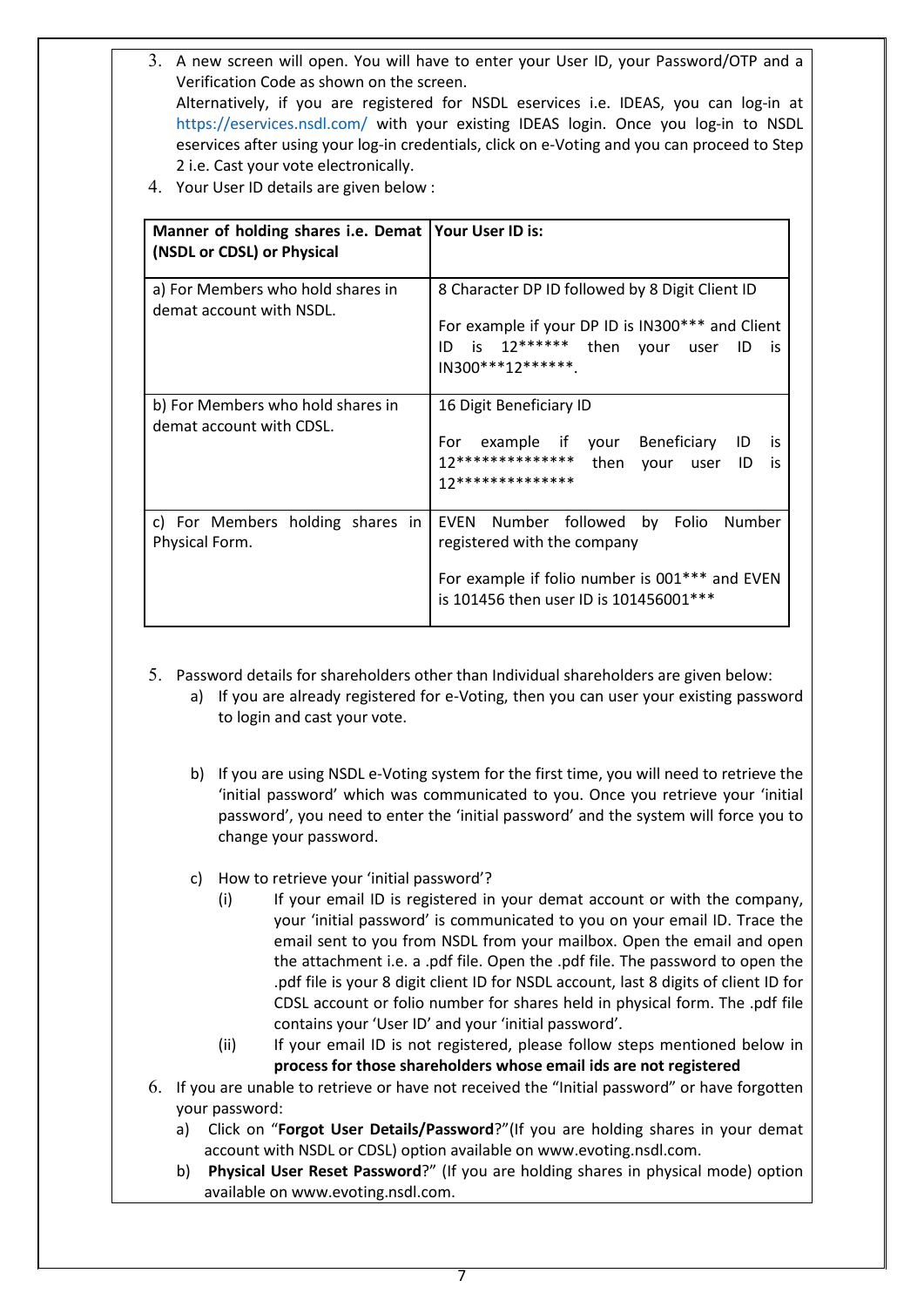- c) If you are still unable to get the password by aforesaid two options, you can send a request at [evoting@nsdl.co.in](mailto:evoting@nsdl.co.in) mentioning your demat account number/folio number, your PAN, your name and your registered address etc.
- d) Members can also use the OTP (One Time Password) based login for casting the votes on the e-Voting system of NSDL.
- 7. After entering your password, tick on Agree to "Terms and Conditions" by selecting on the check box.
- 8. Now, you will have to click on "Login" button.
- 9. After you click on the "Login" button, Home page of e-Voting will open.

# **Step 2: Cast your vote electronically on NSDL e-Voting system**

# **How to cast your vote electronically on NSDL e-Voting system?**

- 1. After successful login at Step 1, you will be able to see all the companies "EVEN" in which you are holding shares and whose voting cycle.
- 2. Select "EVEN" of company for which you wish to cast your vote during the remote e-Voting period.
- 3. Now you are ready for e-Voting as the Voting page opens.
- 4. Cast your vote by selecting appropriate options i.e. assent or dissent, verify/modify the number of shares for which you wish to cast your vote and click on "Submit" and also "Confirm" when prompted.
- 5. Upon confirmation, the message "Vote cast successfully" will be displayed.
- 6. You can also take the printout of the votes cast by you by clicking on the print option on the confirmation page.
- 7. Once you confirm your vote on the resolution, you will not be allowed to modify your vote.

# **General Guidelines for shareholders**

- 1. Institutional shareholders (i.e. other than individuals, HUF, NRI etc.) are required to send scanned copy (PDF/JPG Format) of the relevant Board Resolution/ Authority letter etc. with attested specimen signature of the duly authorized signatory(ies) who are authorized to vote, to the Scrutinizer by e-mail to bhuvana.r@akshayamcorporate.com with a copy marked to [evoting@nsdl.co.in.](mailto:evoting@nsdl.co.in)
- 2. It is strongly recommended not to share your password with any other person and take utmost care to keep your password confidential. Login to the e-voting website will be disabled upon five unsuccessful attempts to key in the correct password. In such an event, you will need to go through the ["Forgot User Details/Password?"](https://www.evoting.nsdl.com/eVotingWeb/commonhtmls/NewUser.jsp) or ["Physical User Reset Password?"](https://www.evoting.nsdl.com/eVotingWeb/commonhtmls/PhysicalUser.jsp) option available on www.evoting.nsdl.com to reset the password.
- 3. In case of any queries, you may refer the Frequently Asked Questions (FAQs) for Shareholders and e-voting user manual for Shareholders available at the download section of [www.evoting.nsdl.com](http://www.evoting.nsdl.com/) or call on toll free no.: 1800 1020 990 and 1800 22 44 30 or send a request to Ms. Soni Singh a[t evoting@nsdl.co.in](mailto:evoting@nsdl.co.in)

**Process for those shareholders whose email ids are not registered with the depositories for procuring user id and password and registration of e mail ids for e-voting for the resolutions set out in this notice**:

1. In case shares are held in physical mode please provide Folio No., Name of shareholder, scanned copy of the share certificate (front and back), PAN (self-attested scanned copy of PAN card), AADHAR (self-attested scanned copy of Aadhar Card) by email to [investors@redington.co.in.](mailto:investors@redington.co.in)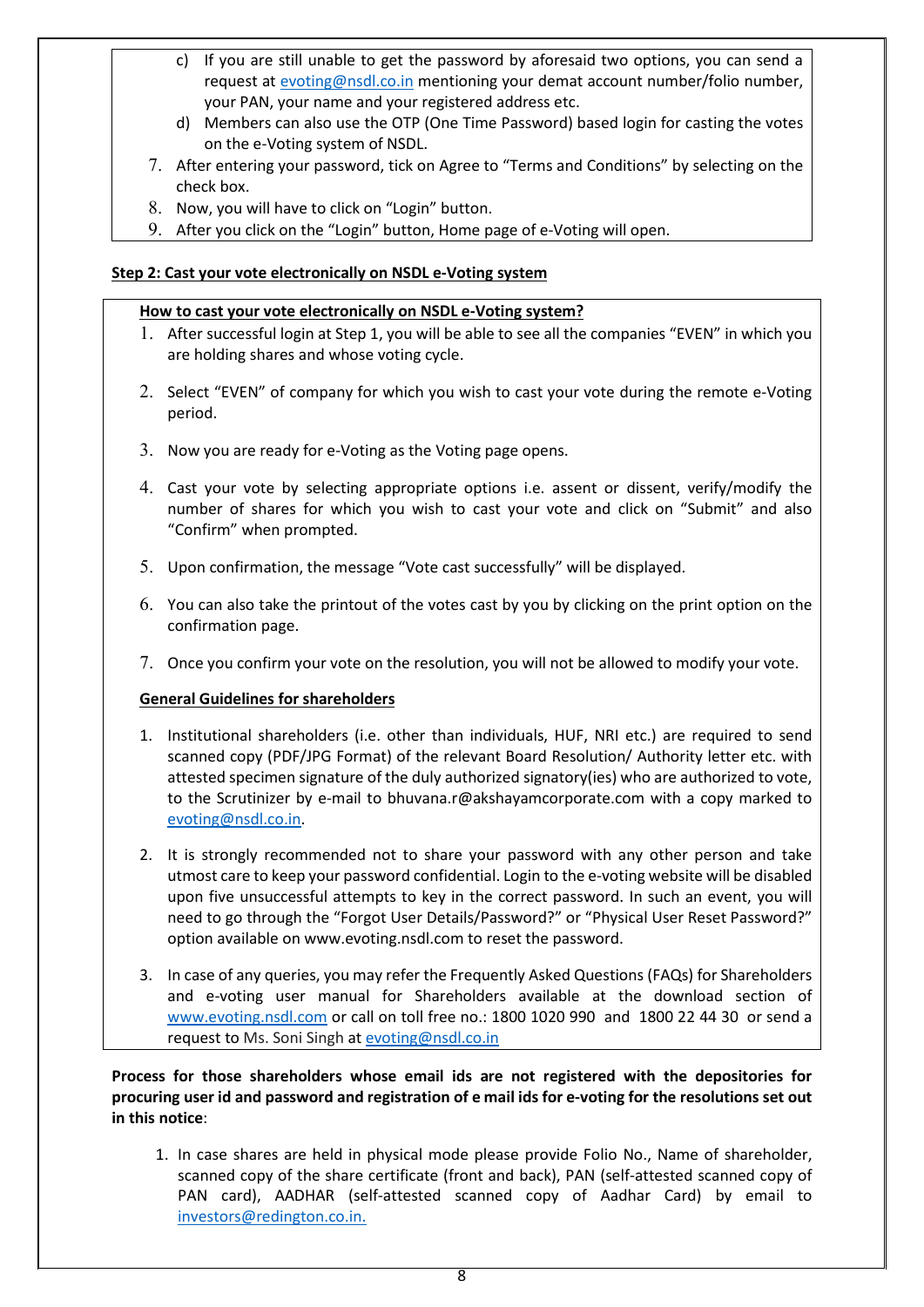- 2. In case shares are held in demat mode, please provide DPID-CLID (16 digit DPID + CLID or 16 digit beneficiary ID), Name, client master or copy of Consolidated Account statement, PAN (self-attested scanned copy of PAN card), AADHAR (self-attested scanned copy of Aadhar Card) t[o investors@redington.co.in.](mailto:investors@redington.co.in) If you are an Individual shareholder holding securities in demat mode, you are requested to refer to the login method explained at **step 1 (A**) i.e. **Login method for e-Voting for Individual shareholders holding securities in demat mode**.
- 3. Alternatively shareholder/members may send a request t[o evoting@nsdl.co.in](mailto:evoting@nsdl.co.in) for procuring user id and password for e-voting by providing above mentioned documents.
- 4. In terms of SEBI circular dated December 9, 2020 on e-Voting facility provided by Listed Companies, Individual shareholders holding securities in demat mode are allowed to vote through their demat account maintained with Depositories and Depository Participants. Shareholders are required to update their mobile number and email ID correctly in their demat account in order to access e-Voting facility.

## **Explanatory Statement pursuant to Sections 102 and 110 of the Companies Act, 2013**

**Item No. 1:**

# **RE-APPOINTMENT OF MS. ANITA BELANI (DIN: 01532511) AS AN INDEPENDENT DIRECTOR OF THE COMPANY**

**Ms. Anita Belani (DIN: 01532511)** was appointed as an Independent Director of the Company under the provisions of the Companies Act, 2013, vide resolution passed by the Members at the 26th Annual General Meeting held on July 30, 2019, for a term of three years with effect from April 1, 2019.

Pursuant to recommendation of Nomination and Remuneration Committee, the Board of Directors at their meeting held on February 8, 2022 approved the re-appointment of Ms. Anita Belani as an Independent Director for a second term of five years from April 1, 2022, based on her skills, experience, knowledge and positive outcome of performance evaluation.

In line with the Company's remuneration policy for Independent Directors, Ms. Anita Belani will be entitled to receive sitting fees as allowed under Companies Act 2013, expenses incurred for attending the meetings and events of the Company reimbursed at actuals and she is entitled for commission as may be decided by Nomination and Remuneration Committee and or Board of Directors, not exceeding 1% of profit of the company within the overall limits approved by the shareholders and as provided under Companies Act, 2013. Details of commission paid to Independent Directors shall be disclosed as part of the Annual Report.

The Company has received a declaration from Ms. Anita Belani confirming that she meets the criteria of independence under Companies Act, 2013 and SEBI (Listing Obligations and Disclosure Requirements) Regulations, 2015 ("Listing Regulations"). Further, the Company has also received consent from Ms. Anita Belani to act as a Director in terms of section 152 of the Companies Act, 2013 and a declaration that she is not disqualified from being appointed as a Director in terms of Section 164 of the Companies Act, 2013.

In the opinion of the Board of Directors, Ms. Anita Belani fulfils the conditions specified in the Companies Act, 2013, Listing Regulations and the rules made thereunder, for her re-appointment as an Independent Director of the Company and is independent of the Management.

A brief profile of Ms. Anita Belani is enclosed as Annexure A to this notice.

Except Ms. Anita Belani, being the appointee, or her relatives, none of the Directors and Key Managerial Personnel of the Company or their relatives are concerned or interested financially or otherwise, in the resolution set out at Item No. 1.

The Board of Directors recommends the resolution at Item No. 1 for approval of the Members by way of a Special Resolution.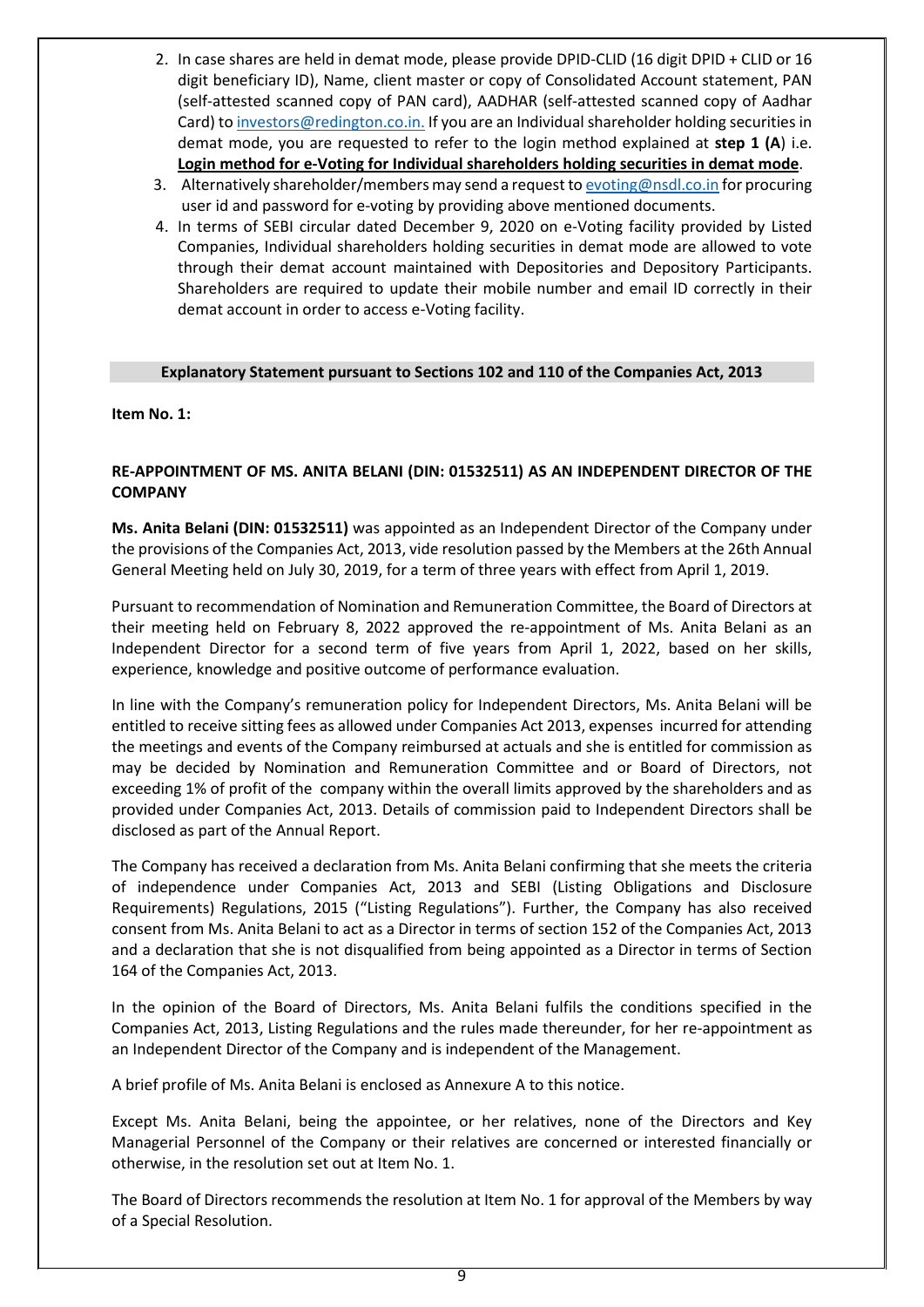#### **Item No. 2**

# **CHANGE IN DESIGNATION OF MR. RAJIV SRIVASTAVA (DIN:03568897) FROM JOINT MANAGING DIRECTOR TO MANAGING DIRECTOR**

Mr. Rajiv Srivastava was appointed as Joint Managing Director of the Company by the Board of Directors with effect from April 2,2021 which was approved by the Members at the 28th Annual General Meeting held on August 11, 2021.

His contribution as a Joint managing Director to the company was phenomenonal and considering succession-planning program of the company, Nomination and Remuneration Committee has made its recommendation to Board of Directors for change in designation of Mr. Rajiv Srivastava as the Managing Director of the Company with effect from April 1, 2022 for a term of four years.

Keeping the above into consideration, it is proposed to seek the approval of shareholders to redesignate Mr. Rajiv Srivastava (DIN:03568897) as Managing Director of the company on the following terms and conditions with effect from April 1, 2022:

#### **Salary**

Basic Salary : INR 1.50 Crore per annum Allowances : INR 1.50 Crore per annum

#### **Performance Linked bonus**

As may be approved by the Nomination and Remuneration Committee subject to a maximum of INR 3 Crores per annum.

#### **Long term Incentives**

Mr. Rajiv Srivastava will be entitled for long term Incentives of INR 2 Crore.

#### **Annual Revision**

The salary and performance linked bonus shall be revised with an annual increment as may be decided by the Nomination and Remuneration committee. The annual increments will be merit based and taking into account the Company's performance.

## **Employee benefits**

During the term of office, Mr. Rajiv Srivastava will be entitled to all Employee benefits as per the policies of the Company. Subject to the approval of the Nomination and Remuneration Committee, he will be included as part of all incentive schemes of the company including the share based incentive schemes.

#### **Expenses**

The Company will reimburse the expenses incurred by Mr. Rajiv Srivastava in furtherance of or in connection with the performance of his duties, in accordance with the Company's policy.

## **Minimum Remuneration**

The remuneration as set out above may be paid as the minimum remuneration to Mr. Rajiv Srivastava, in the event of absence or inadequacy of profits in any financial year, provided that the total remuneration payable by way of salary, perquisites and any other allowance shall not exceed the ceiling provided in Section II of Part II of Schedule V of the Companies Act, 2013.

However, in terms of the provisions of the Act, where in any financial year, during his term of office as such, the Company makes no profit or its profits are inadequate, the Company may pay Mr. Rajiv Srivastava the remuneration as may be approved from time to time, as the minimum remuneration subject to limits laid down in Schedule V of the Companies Act, 2013 or as approved by the shareholders of the Company or otherwise as permissible by law for the time being in force.

## **Disclosures as per Schedule V of the Companies Act, 2013**

**I. General Information**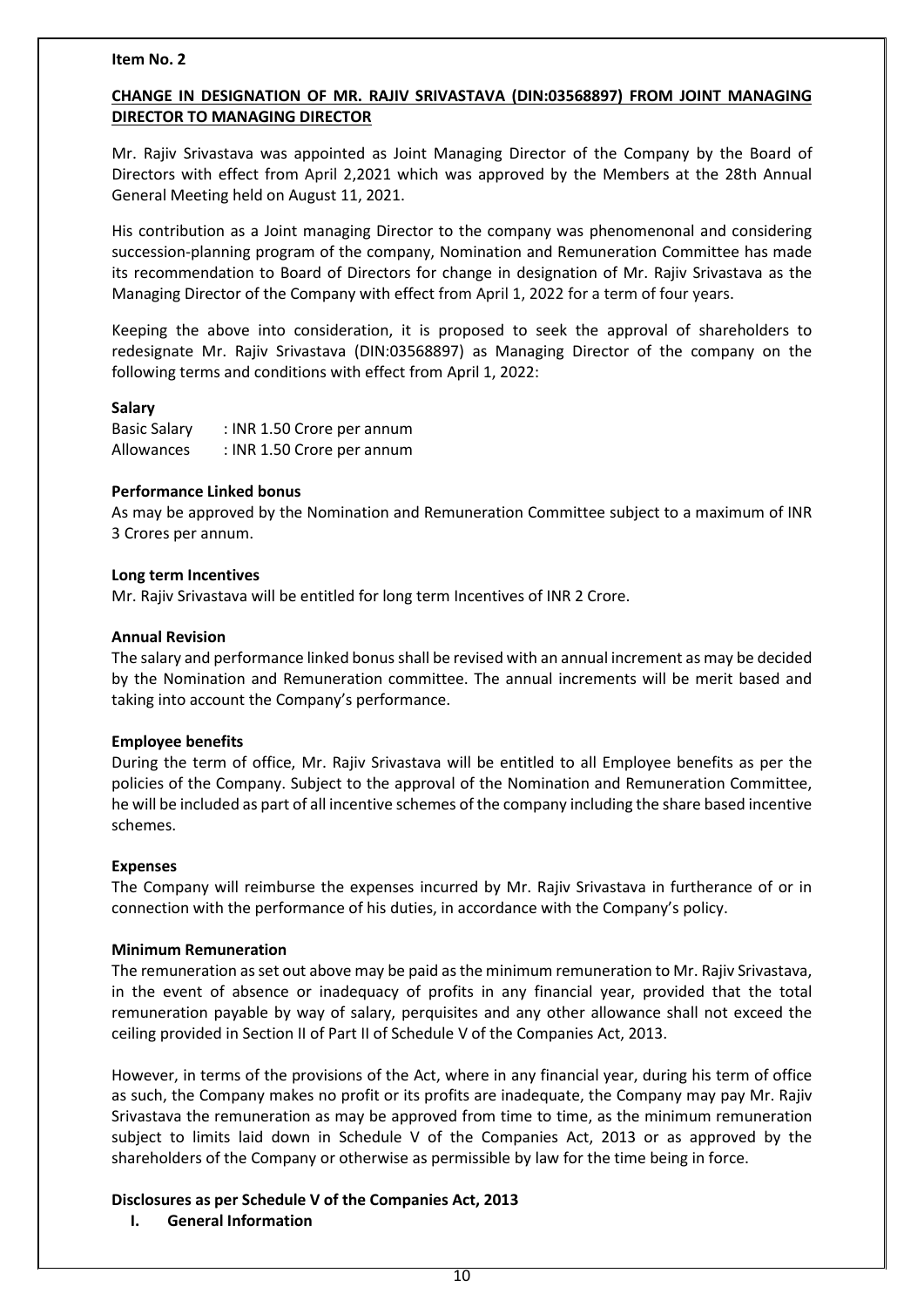# a) **Nature of Industry**

Redington (India) Limited is engaged in business of Supply Chain Solution Provider covering all categories of Information Technology, Telecom, Consumer and Lifestyle spaces.

- b) **Commencement of commercial production**: The Company got incorporated in 1961 and commenced business of distribution in the year 1993.
- c) **In case of new Companies, expected date of commencement of activities as per project approved by financial institutions appearing in the prospectus**: Not Applicable.
- d) **Financial performance based on given indicators:**

|                    | (Rs in crores)      |                 |                     |                     |                     |              |
|--------------------|---------------------|-----------------|---------------------|---------------------|---------------------|--------------|
| <b>Particulars</b> | $F.Y.20-21$         |                 |                     | F.Y.19-20           |                     |              |
|                    | India               | <b>Overseas</b> | <b>Total</b>        | India               | <b>Overseas</b>     | <b>Total</b> |
|                    | <b>Consolidated</b> | Consolidated    | <b>Consolidated</b> | <b>Consolidated</b> | <b>Consolidated</b> | Consolidated |
| <b>Total</b>       | 22,883.1            | 34,158.5        | 57,041.6            | 18,819.5            | 32,694.3            | 51,513.8     |
| revenue            |                     |                 |                     |                     |                     |              |
| Profit             | 450                 | 678.1           | 1,128.1             | 220                 | 472.3               | 692.3        |
| <b>Before Tax</b>  |                     |                 |                     |                     |                     |              |
| Net Profit         | 245.7               | 510.7           | 756.4               | 139.3               | 375.9               | 515.2        |
| <b>After Tax</b>   |                     |                 |                     |                     |                     |              |
| EPS (in Rs)        | 6.77                |                 |                     | 12.58               |                     |              |

e) **Foreign investments or collaborators, if any:** the total foreign investment in the Company as on December 31, 2021, was 68.85% of total paid up capital of the Company [including 0.92 % held by Non Resident Indians], based on the shareholding pattern as on December 31, 2021 filed to the stock exchanges

## **II. Information about the Director concerned.**

**a) Background Details**

The background details of Mr. Rajiv Srivastava are annexed herewith the notice.

**b) Past Remuneration**

The details are already disclosed in the Notice of 28<sup>th</sup> Annual General Meeting of the Company which forms part of Annual Report 2020-21.

# **c) Recognition or Awards**

Mr. Rajiv brings deep experience of heading large organizations and spearheading strategic initiatives which have had far reaching impacts. His experience with premier Technology brands like HP & Microsoft will be invaluable, as the Company completes its shift to a Services & Solutions oriented Organization.

# **d) Job Profile and his Suitability**

Mr. Rajiv Srivastava is having a wide experience in technology industry. He was a Joint Managing Director of the Company since April 2, 2021. Considering his quality to drive the business and other goals set by Board of Directors and his leadership skills in technology industry for the past 30 years in India and overseas, he is redesignated from Joint Managing Director to Managing Director consequent to the forthcoming expiry of the term of office of Mr. Raj Shankar, current Vice Chairman and Managing Director.

## **e) Remuneration Proposed**

The remuneration proposed is as detailed above.

**f) Comparative remuneration profile with respect to Industry, Size of the Company, Profile of the position and person**

Considering the responsibilities and work handled by Mr. Rajiv Srivastava, the proposed remuneration is in accord with remuneration paid to the Managing Directors of other industries of similar size for similarly placed persons.

**g) Pecuniary relationship directly or indirectly with the Company, or relationship with the managerial personnel, if any:** NIL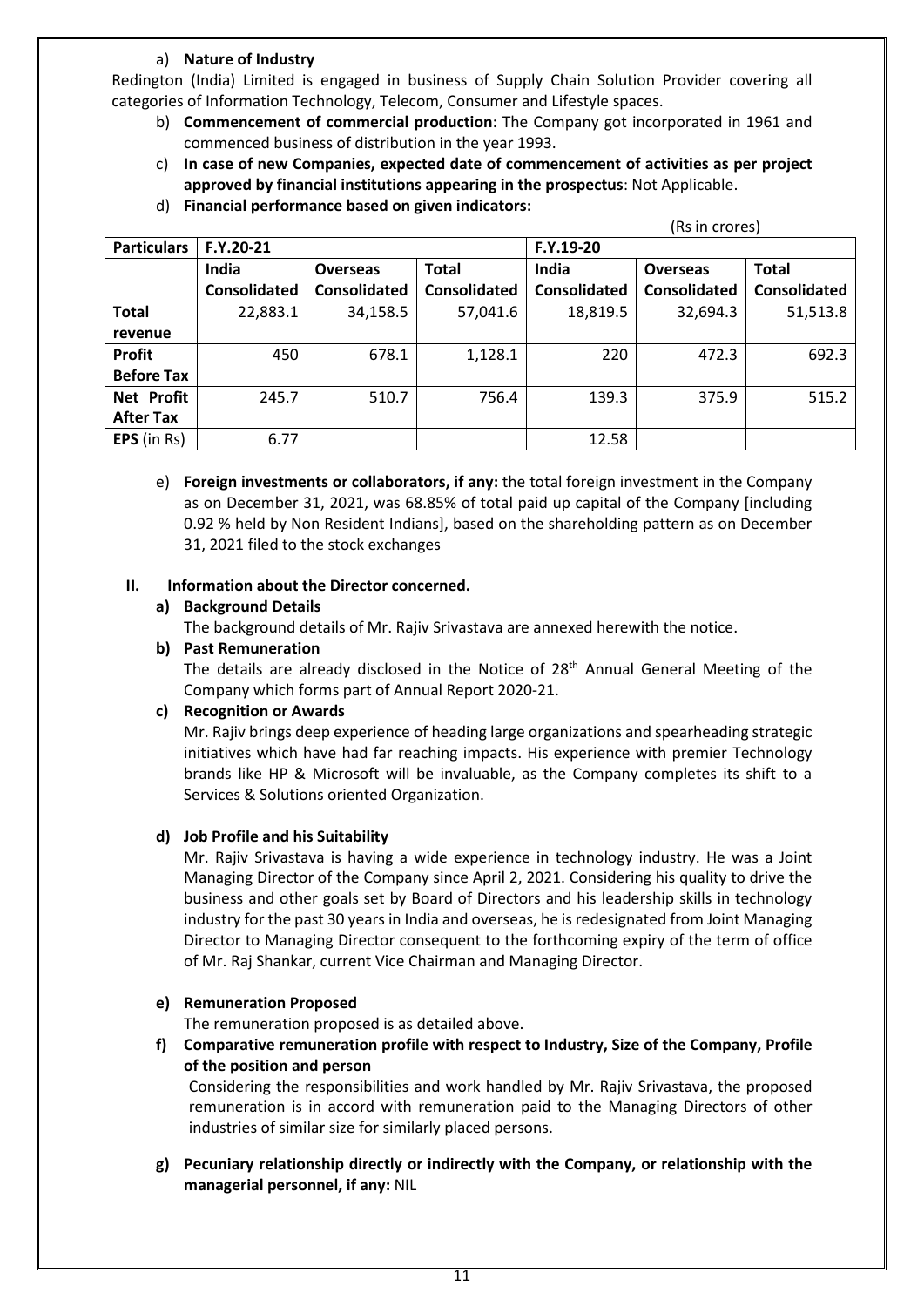## **III. OTHER INFORMATION**

- **a) Reasons of loss or inadequate profits:** Not Applicable
- **b) Steps taken or proposed to be taken for improvement:** Not Applicable
- **c) Expected increase in productivity and profit in measurable terms:** Not Applicable

# **IV. DISCLOSURES:**

The details required to be given under this head are already disclosed in Corporate Governance Report of the Company which forms part of Annual Report 2020-21 and to be disclosed in the forthcoming Annual Report of 2021-2022.

A brief profile of Mr. Rajiv Srivastava is enclosed as Annexure A to this notice.

Except Mr. Rajiv Srivastava, being the Director to be redesignated, or his relatives, none of the Directors and Key Managerial Personnel of the Company or their relatives are concerned or interested financially or otherwise, in the resolution set out at Item No. 2.

The Board of Directors recommends the resolution at Item No. 2 for approval of the Members by way of ordinary resolution.

## **Item No. 3**

# **CHANGE IN DESIGNATION OF MR. RAJ SHANKAR AS VICE CHAIRMAN AND NON-EXECUTIVE DIRECTOR**

Mr. Raj Shankar was re-appointed as Managing Director with effect from July 26, 2017, by the Members at the 24th Annual General Meeting held on July 28, 2017 for a term of five years.

Consequent to the elevation of Mr. Rajiv Srivastava as Managing Director, the Board approved redesignation Mr. Raj Shankar, who is currently Vice Chairman and Managing Director, as Vice Chairman and Non-Executive Director of the Company with effect from April 1, 2022.

In line with the Company's remuneration policy for Directors, Mr. Raj Shankar will be entitled to receive sitting fees as allowed under Companies Act 2013, expenses incurred for attending the meetings and events of the Company reimbursed at actuals and he is entitled for commission as may be decided by Board and Nomination and Remuneration Committee of such not exceeding 1% of profit of the company within the overall limits approved by the shareholders and as provided under Companies Act, 2013. Details of commission paid to Directors shall be disclosed as part of the Annual Report.

A brief profile of Mr. Raj Shankar is enclosed as Annexure A to this notice.

Except Mr. Raj Shankar, being the appointee, or hisrelatives, none of the Directors and Key Managerial Personnel of the Company or their relatives are concerned or interested financially or otherwise, in the resolution set out at Item No. 3.

The Board of Directors recommends the resolution at Item No. 3 for approval of the Members by way of ordinary resolution.

## **Item No 4**

# **RE-APPOINTMENT OF MR. SRINIVASAN VENKATA KRISHNAN (DIN: 07518349) AS WHOLE TIME DIRECTOR OF THE COMPANY**

Mr. Srinivasan Venkata Krishnan was appointed as a Whole-time Director for a term of three years effective from May 22, 2019, in the 26th Annual General Meeting of the Company held on July 30, 2019. His term of office expires on May 21, 2022.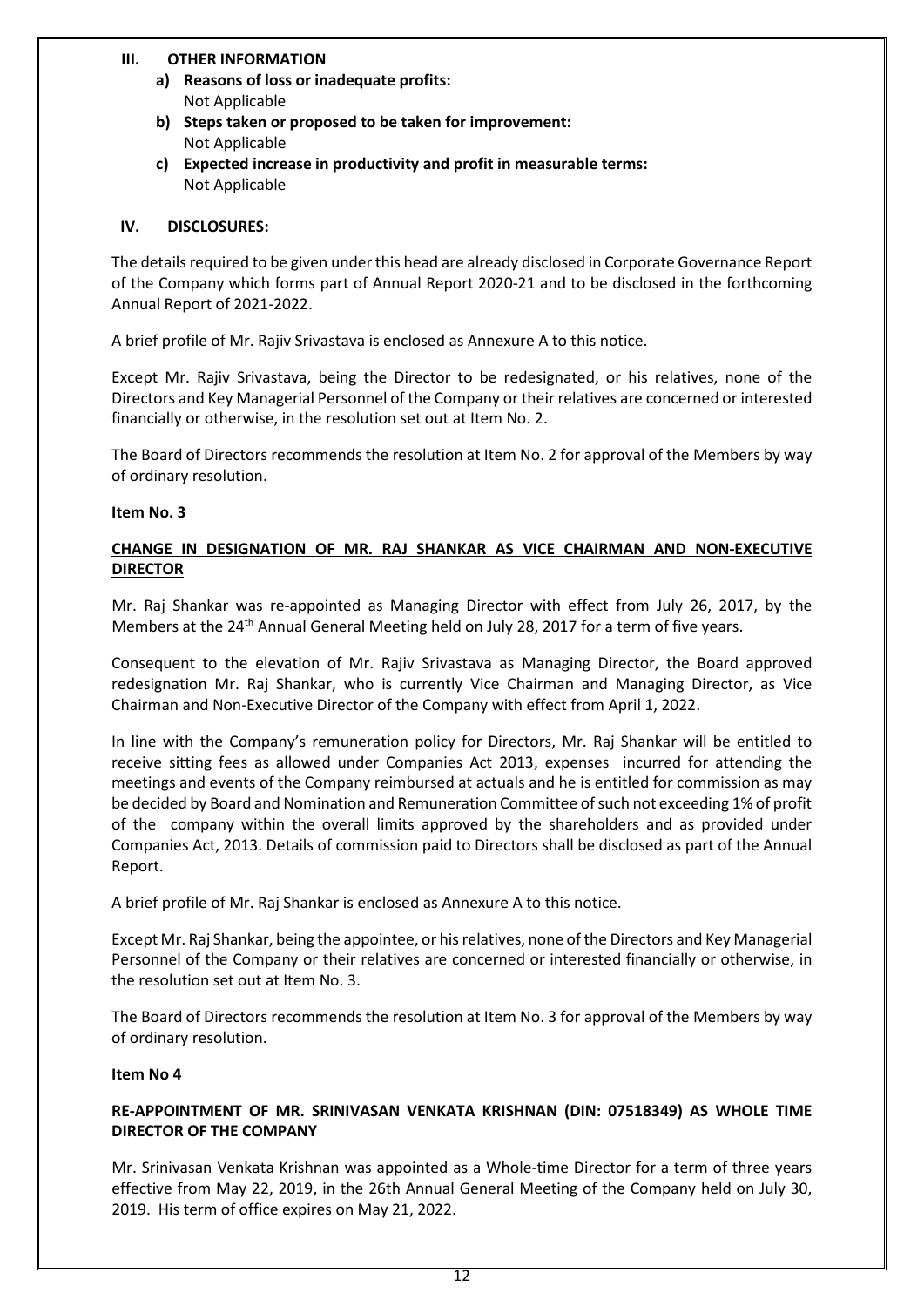To leverage on his vast experience and knowledge in building finance vision and strategy aligned to business, strategies policies and actions to manage capital allocation for growth, diversification initiatives and embrace technological advances for entire Redington group, he was appointed as Global Chief Financial Officer ("Global CFO") in the Board meeting held on February 8, 2022.

Considering Mr. S.V Krishnan's vast experience and his long-standing association with the Company and pursuant to the recommendation of Nomination and Remuneration Committee, Board of Directors of the company at their meeting held on February 8,2022 approved his re-appointment as an Whole Time Director on the below terms and conditions, based on his skills, experience, knowledge and positive outcome of performance evaluation and subject to approval of shareholders by ordinary resolution, for a term of five years from May 22, 2022:

# **Salary**

Salary including allowances and performance linked bonus : INR 1.75 crores per annum

# **Long term Incentives**

Mr. S.V Krishnan will be entitled for long term Incentives of INR 58.33 Lakhs.

## **Annual Revision**

The salary and performance linked bonus shall be revised with an increment as may be decided by the Nomination and Remuneration committee. The increments will be merit based and taking into account the Company's performance and within the limit as specified in the Section 197 and other applicable provisions of the Companies Act, 2013.

## **Employee benefits**

During the term of office, Mr. S.V Krishnan will be entitled to all Employee benefits as per the policies/Procedures/Schemes and such other payouts of the Company. Subject to the approval of the Nomination and Remuneration Committee, he will be included as part of all incentive schemes of the company including the share-based incentive schemes.

# **Performance Linked bonus**

As may be approved by the Nomination and Remuneration Committee.

## **Expenses**

The Company will reimburse the expenses incurred by Mr. S.V Krishnan in furtherance of or in connection with the performance of his duties, in accordance with the Company's policy

## **Minimum Remuneration**

The remuneration as set out above may be paid as the minimum remuneration to Mr. S.V Krishnan, in the event of absence or inadequacy of profits in any financial year, provided that the total remuneration payable by way of salary, perquisites and any other allowance shall not exceed the ceiling provided in Section II of Part II of Schedule V of the Companies Act, 2013.

In terms of the provisions of the Companies Act, where in any financial year, during his term of office as such, the Company makes no profit or its profits are inadequate, the Company may pay Mr. S.V Krishnan, the remuneration as may be approved from time to time, as the minimum remuneration subject to limits laid down in Schedule V of the Companies Act, 2013 or as approved by the shareholders of the Company or otherwise as permissible by law for the time being in force.

# **Disclosures as per Schedule V of the Companies Act, 2013**

- **V. General Information**
	- a) **Nature of Industry**

Redington (India) Limited is engaged in business of Supply Chain Solution Provider covering all categories of Information Technology, Telecom, Consumer and Lifestyle spaces.

b) **Date of commencement of commercial production**: The Company got incorporated in 1961 and commenced business of distribution in the year 1993.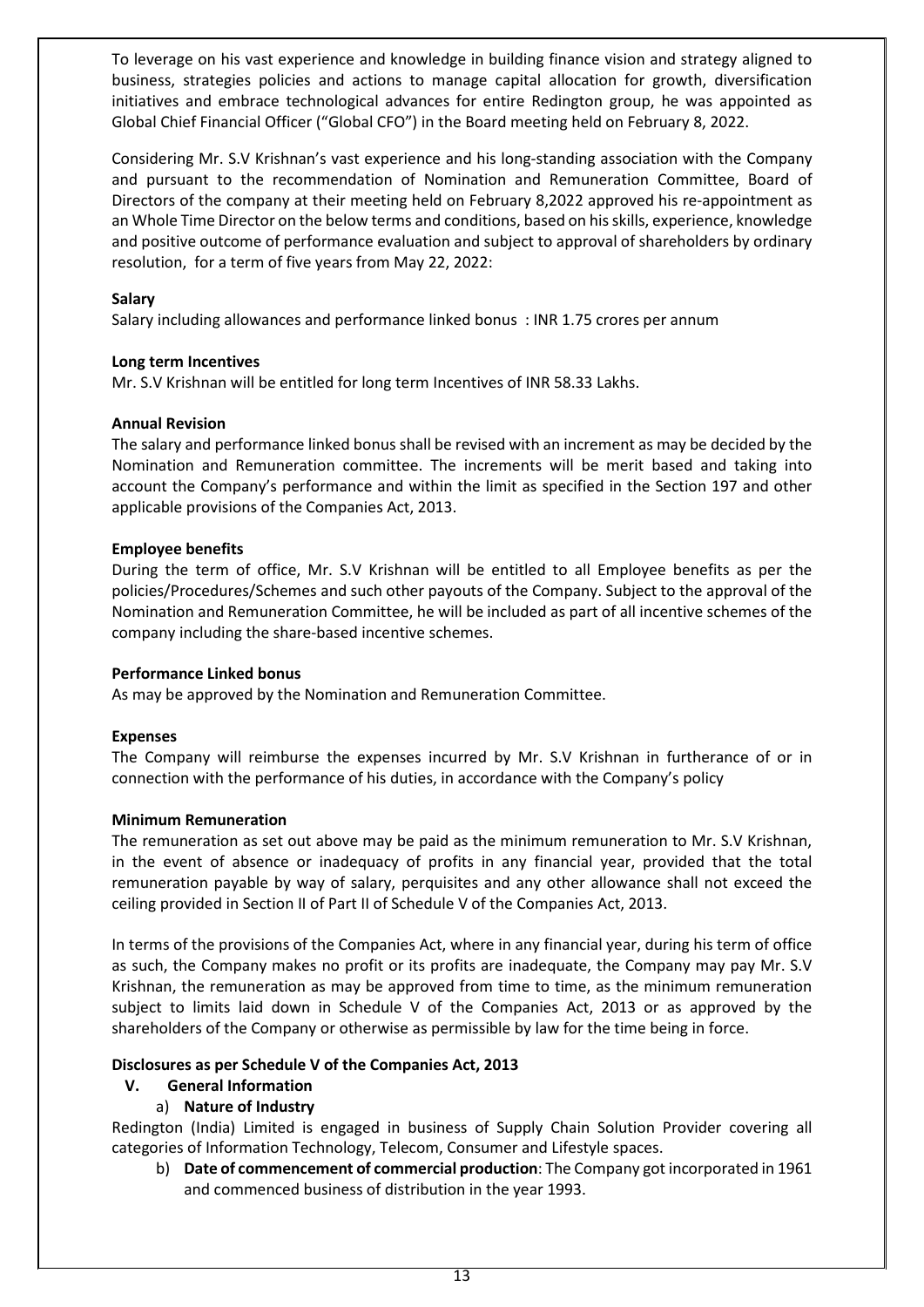c) **In case of new Companies, expected date of commencement of activities as per project approved by financial institutions appearing in the prospectus**: N.A.

|                    | (Rs in crores)      |                     |              |                     |                 |                     |
|--------------------|---------------------|---------------------|--------------|---------------------|-----------------|---------------------|
| <b>Particulars</b> | $F.Y.20-21$         |                     |              | F.Y.19-20           |                 |                     |
|                    | India               | <b>Overseas</b>     | <b>Total</b> | India               | <b>Overseas</b> | <b>Total</b>        |
|                    | <b>Consolidated</b> | <b>Consolidated</b> | Consolidated | <b>Consolidated</b> | Consolidated    | <b>Consolidated</b> |
| <b>Total</b>       | 22,883.1            | 34,158.5            | 57,041.6     | 18,819.5            | 32,694.3        | 51,513.8            |
| revenue            |                     |                     |              |                     |                 |                     |
| <b>Profit</b>      | 450                 | 678.1               | 1,128.1      | 220                 | 472.3           | 692.3               |
| <b>Before Tax</b>  |                     |                     |              |                     |                 |                     |
| <b>Net Profit</b>  | 245.7               | 510.7               | 756.4        | 139.3               | 375.9           | 515.2               |
| <b>After Tax</b>   |                     |                     |              |                     |                 |                     |
| EPS (in Rs)        | 6.77                |                     |              | 12.58               |                 |                     |

d) **Financial performance based on given indicators:**

e) **Foreign investments or collaborators, if any:** the total foreign investment in the Company as on December 31, 2021, was 68.85% of total paid up capital of the Company [including 0.92 % held by Non Resident Indians], based on the shareholding pattern as on December 31, 2021 filed to the stock exchanges

## **VI. Information about the Appointee**

a) **Background Details**

The background details of Mr. S.V Krishnan is annexed herewith the notice.

#### b) **Past Remuneration**

Mr. S.V Krishnan was receiving remuneration of INR 1,34,78,570 per annum

#### c) **Recognition or Awards**

Mr. Krishnan is a Chartered Accountant, Cost Accountant and a Company Secretary. He has been part of the Company's growth since 1998. He brings with him an extensive experience in entire gamut of finance, and working on various initiatives and programs throughout his career in the Company. Mr.Krishnan as a head of finance was involved in the Company's equity raising including the listing in India during the year 2007 and his responsibility also includes investor relations with public/institutional shareholders & analysts.

## d) **Job Profile and his Suitability**

Mr. Krishnan is associated with the company since 1998 and has been part of the company's growth since then. As Whole Time Director he was always attending day to day functions of the company and handled HR, Admin, Secretarial and legal functions of the company efficiently.

#### e) **Remuneration Proposed**

The remuneration proposed is detailed above.

f) **Comparative remuneration profile with respect to Industry, Size of the Company, Profile of the position and person**

Considering the responsibilities and work handled by Mr. Krishnan, the proposed remuneration is in accord with remuneration paid to the KMP's of other industries of similar size for similarly placed persons.

g) **Pecuniary relationship directly or indirectly with the Company, or relationship with the managerial personnel, if any:** NIL

#### **VII. OTHER INFORMATION**

- **a) Reasons of loss or inadequate profits:** Not Applicable
- **b) Steps taken or proposed to be taken for improvement:** Not Applicable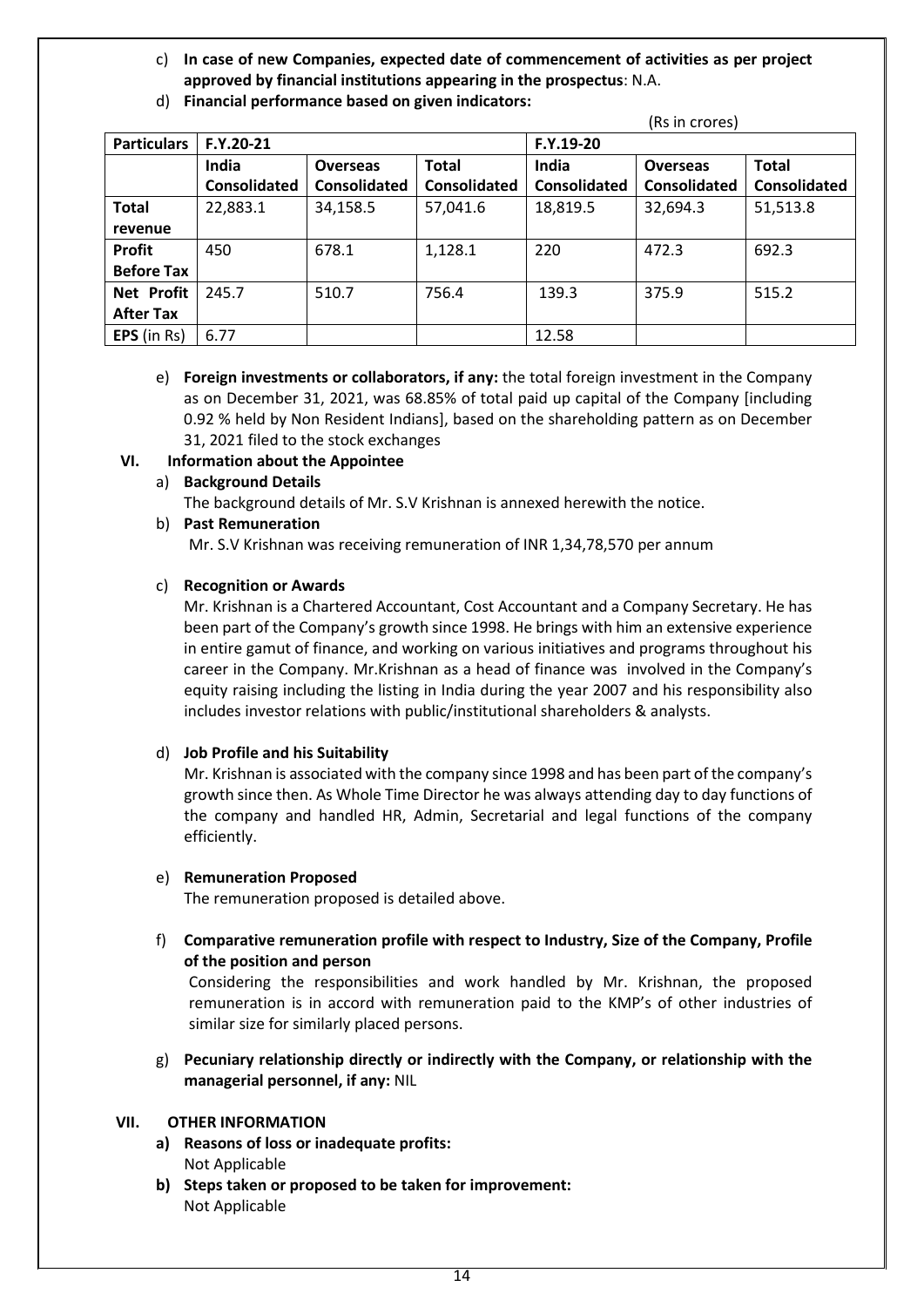# **c) Expected increase in productivity and profit in measurable terms:** Not Applicable

## **VIII. DISCLOSURES:**

The details required to be given under this head are already disclosed in Corporate Governance Report of the Company which forms part of Annual Report 2020-21 and to be disclosed in the forthcoming Annual Report of 2021-2022.

A brief profile of Mr. Srinivasan Venkata Krishnan is enclosed as Annexure A to this notice.

Except Mr. Krishnan, being the appointee, or his relatives, none of the Directors and Key Managerial Personnel of the Company or their relatives are concerned or interested financially or otherwise, in the resolution set out at Item No. 4.

The Board of Directors recommends the resolution at Item No. 4 for approval of the Members by way of a Ordinary Resolution.

\* \* \* \* \* \* \* \* \*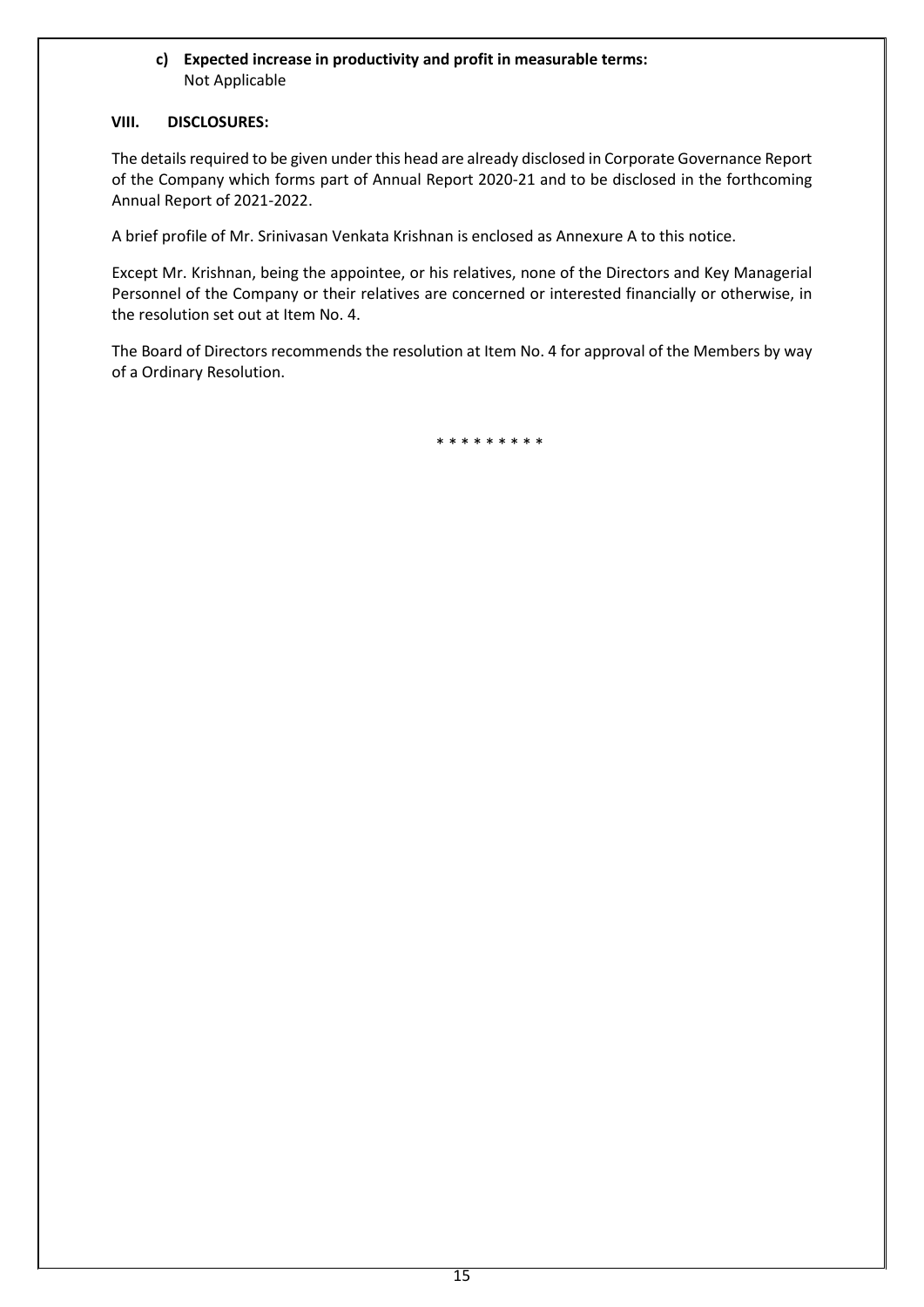# **Annexure A**

# **Details of Directors seeking re-appointment/change in designation**

| Name of the Directors                            | Ms. Anita P Belani                                                                                                                                                                                                                                                                                                                                                                                                                                                                                        | Mr. Rajiv Srivastava                                                                                                                                                                                                                                                                                                                                                                                                                                                                             | Mr. Raj Shankar                                                                                                                                                                                                                                                                                                                                                                                        | Mr. S.V. Krishnan                                                                                                                                                                                                                                                                                                                                                                                                                                                              |
|--------------------------------------------------|-----------------------------------------------------------------------------------------------------------------------------------------------------------------------------------------------------------------------------------------------------------------------------------------------------------------------------------------------------------------------------------------------------------------------------------------------------------------------------------------------------------|--------------------------------------------------------------------------------------------------------------------------------------------------------------------------------------------------------------------------------------------------------------------------------------------------------------------------------------------------------------------------------------------------------------------------------------------------------------------------------------------------|--------------------------------------------------------------------------------------------------------------------------------------------------------------------------------------------------------------------------------------------------------------------------------------------------------------------------------------------------------------------------------------------------------|--------------------------------------------------------------------------------------------------------------------------------------------------------------------------------------------------------------------------------------------------------------------------------------------------------------------------------------------------------------------------------------------------------------------------------------------------------------------------------|
|                                                  | (DIN 01532511)                                                                                                                                                                                                                                                                                                                                                                                                                                                                                            | (DIN 03568897)                                                                                                                                                                                                                                                                                                                                                                                                                                                                                   | (DIN 00238790)                                                                                                                                                                                                                                                                                                                                                                                         | (DIN 07518349)                                                                                                                                                                                                                                                                                                                                                                                                                                                                 |
| Date of Birth                                    | January 19, 1964                                                                                                                                                                                                                                                                                                                                                                                                                                                                                          | October 3, 1964                                                                                                                                                                                                                                                                                                                                                                                                                                                                                  | June 19, 1958                                                                                                                                                                                                                                                                                                                                                                                          | April 21, 1973                                                                                                                                                                                                                                                                                                                                                                                                                                                                 |
| Age                                              | 58                                                                                                                                                                                                                                                                                                                                                                                                                                                                                                        | 57                                                                                                                                                                                                                                                                                                                                                                                                                                                                                               | 63                                                                                                                                                                                                                                                                                                                                                                                                     | 48                                                                                                                                                                                                                                                                                                                                                                                                                                                                             |
| Proposed date of Appointment<br>/ Re-appointment | April 1, 2022                                                                                                                                                                                                                                                                                                                                                                                                                                                                                             | April 1, 2022                                                                                                                                                                                                                                                                                                                                                                                                                                                                                    | April 1, 2022                                                                                                                                                                                                                                                                                                                                                                                          | May 22, 2022                                                                                                                                                                                                                                                                                                                                                                                                                                                                   |
| Experience                                       | Belani is a<br>$\mathsf{P}$<br>Ms.<br>Anita<br>seasoned professional with<br>over 30 years of experience as<br>a senior business & human<br>capital leader. She is currently<br>the Operating Partner with<br>Gaja Capital. In her previous<br>been the<br>she<br>has<br>roles<br>Managing Director India for<br>Russell Reynolds Associates<br>has<br>lead<br>consulting<br>and<br>businesses as Country Head<br>India for Right Management<br>and Watson Wyatt. Ms. Anita<br>has previously worked with | Mr Rajiv Srivastava has been in<br>leadership<br>roles<br>in<br>the<br>Technology industry in India<br>and overseas for 30 plus years.<br>His most recent assignment<br>was as the MD & CEO of Indian<br>Energy Exchange Limited (IEX).<br>Prior to IEX, he was the Chief<br>Operation Officer for Asia<br>Pacific & Japan at Hewlett -<br>Packard (HP), based out of<br>Singapore. He was also a<br>member of the HP's global<br>strategy board. Before taking<br>the<br>up<br>assignment<br>at | Mr. Raj Shankar is associated<br>with Redington for 25+ years,<br>he has been instrumental in<br>conceptualizing,<br>operationalizing<br>and<br>expanding<br>Redington's<br>business in<br>the diverse<br>markets of East Europe, South<br>East Asia and META regions.<br>Since 2014, Mr. Raj has been at<br>the helm of Redington as its<br>Managing Director,<br>Global<br>while also serving as the | Mr. S.V. Krishnan is a Chartered<br>Accountant, Cost Accountant<br>and a Company Secretary. He<br>has over two decades of<br>industry experience and joined<br>Redington in May 1998.<br>Presently, he is the Global Chief<br>Financial Officer and Whole<br>Time Director of Redington<br>(India) Limited. He is a Director<br>on the Board of ProConnect<br>Supply Chain Solutions Limited.<br>Prior to joining Redington, he<br>was employed with Ashok<br>Leyland Limited. |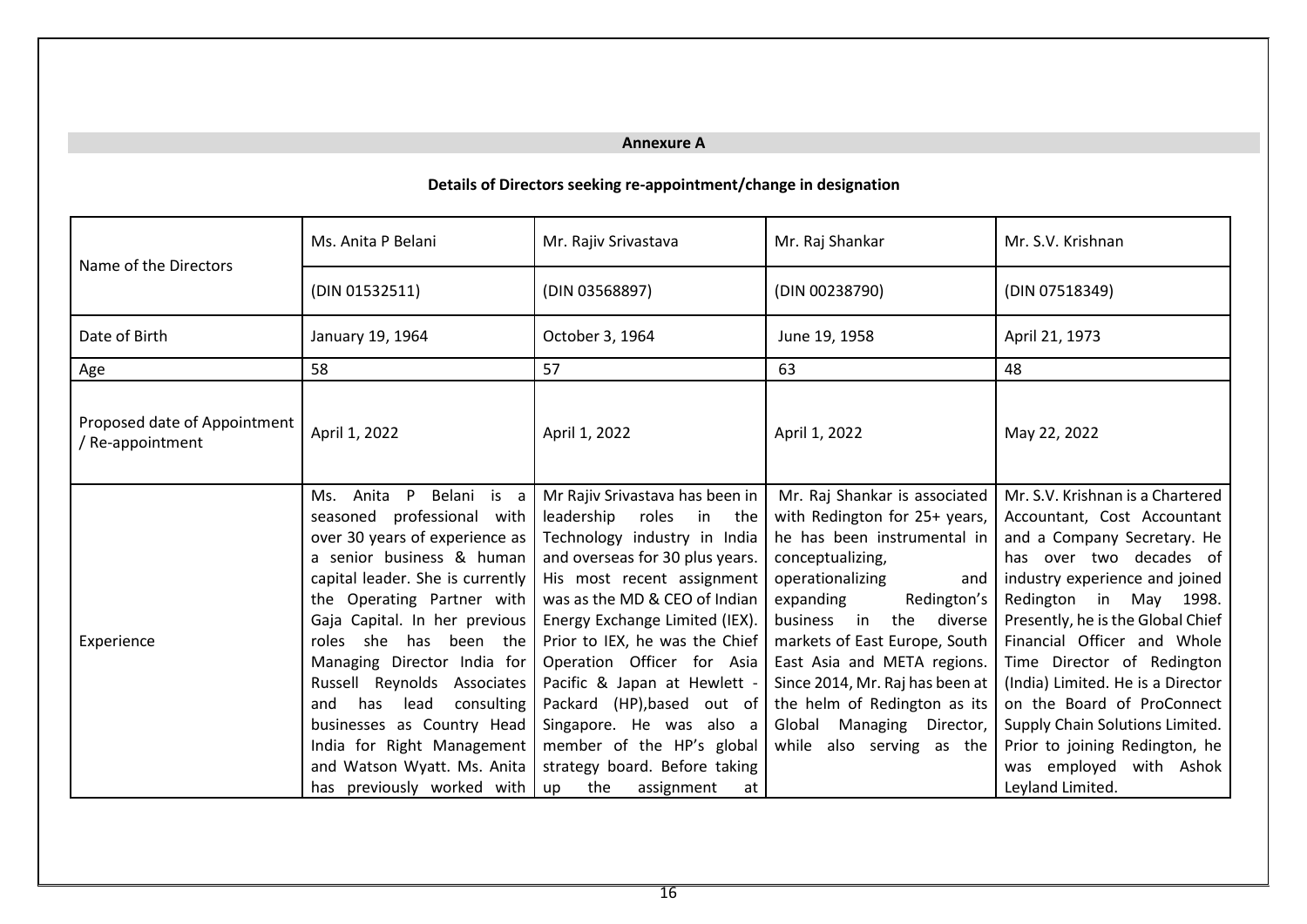|                                                                     | Francisco in a strategic global<br>HR position, KPMG in the USA,<br>Jardine Fleming and American<br>Express TRS. She is an ICF<br>Accredited Executive Coach<br>and has 15 years of coaching<br>experience under her belt<br>having coached several C-suite<br>level executives across various<br>sectors. Ms. Anita takes keen<br>interest in mentoring startups<br>and is a key member of the<br>Lead Angels network & 1crowd<br>which focus on investing in<br>early stage companies. | Sun Microsystems in San   Singapore Mr Rajiv Srivastava<br>served as the Managing<br>Director -HP India, for 6 years.                                                                                    | Chairman of Redington Gulf<br>FZE and Arena Bilgisayar.                                                                                                                                   |                                                                         |
|---------------------------------------------------------------------|------------------------------------------------------------------------------------------------------------------------------------------------------------------------------------------------------------------------------------------------------------------------------------------------------------------------------------------------------------------------------------------------------------------------------------------------------------------------------------------|----------------------------------------------------------------------------------------------------------------------------------------------------------------------------------------------------------|-------------------------------------------------------------------------------------------------------------------------------------------------------------------------------------------|-------------------------------------------------------------------------|
| Qualifications                                                      | MBA from XLRI, Jamshedpur<br>and B.A (Hons.) in Economics<br>from<br>Miranda<br>House,<br>University of Delhi                                                                                                                                                                                                                                                                                                                                                                            | <b>Bachelor Degree in Mechanical</b><br>Engineering from Brila Institute<br>of Technology and Science,<br>and<br>Diploma<br>pilani<br>in<br>International Business from<br>Helsinki School of Economics. | <b>MBA</b>                                                                                                                                                                                | Chartered Accountant, Cost<br>Accountant<br>and<br>Company<br>Secretary |
| Expertise in specific business<br>function                          | Human<br>Resources<br>Management                                                                                                                                                                                                                                                                                                                                                                                                                                                         | <b>Business Strategy, Distribution</b><br>& Vendor Experience, General<br>Management.                                                                                                                    | <b>Business Strategy and General</b><br>Management                                                                                                                                        | Corporate Finance                                                       |
| drawn<br>Last<br>remuneration/commission for<br>FY 2020-21 (in INR) | 31,50,000                                                                                                                                                                                                                                                                                                                                                                                                                                                                                | Not applicable<br>Mr. Rajiv Srivastava, was<br>appointed April 2, 2021 and his<br>terms of appointment and<br>remuneration was approved<br>by the Members at the 28th                                    | Not applicable<br>Remuneration to the Mr. Raj<br>Shankar is being paid from an<br>wholly<br>overseas<br>owned<br>subsidiary of the Company.<br>Hence, the same is not<br>considered here. | 1,34,78,570                                                             |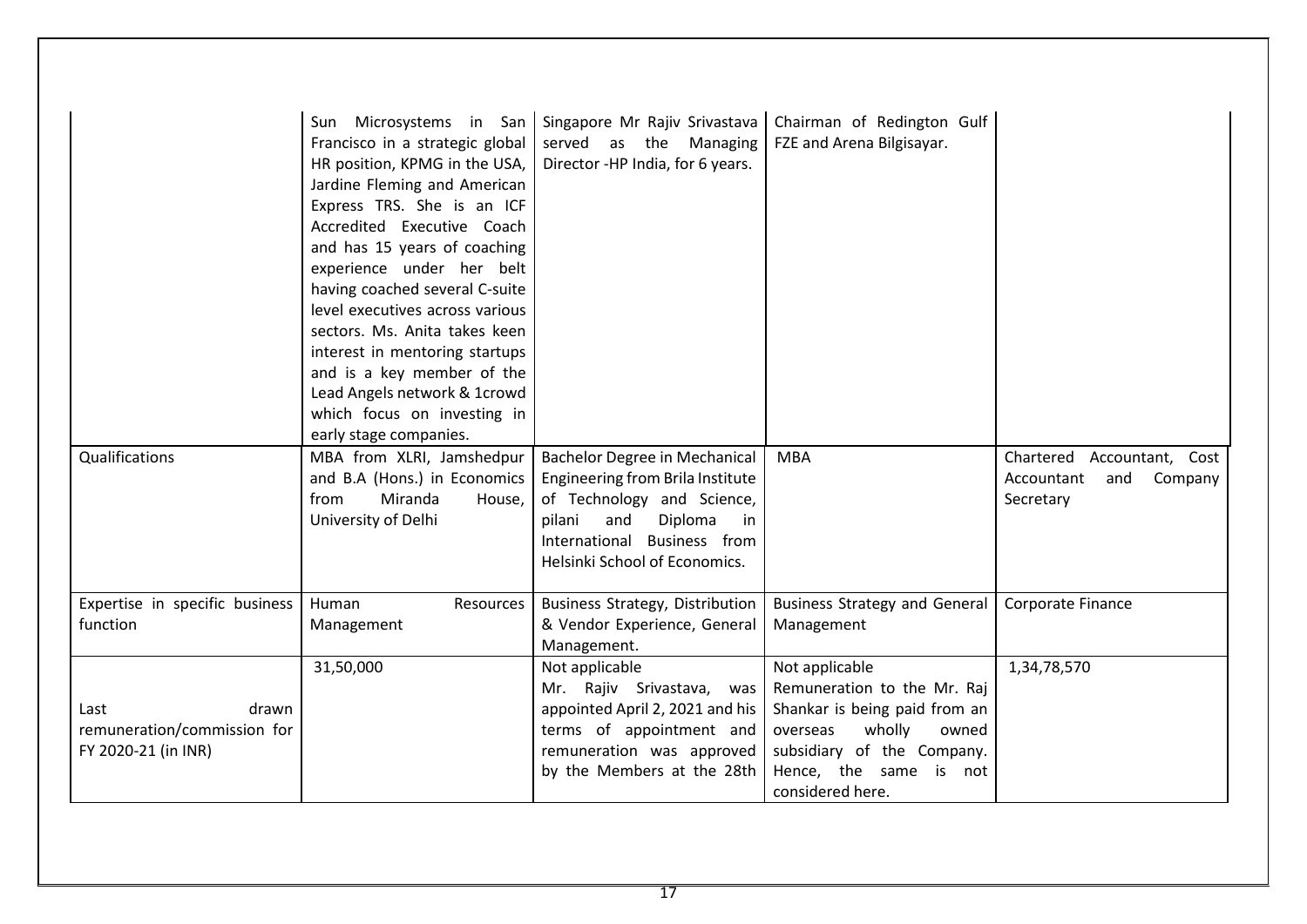|                                  |                                           | Annual General Meeting held       |                                  |                                  |
|----------------------------------|-------------------------------------------|-----------------------------------|----------------------------------|----------------------------------|
|                                  |                                           | on August 11, 2021.               |                                  |                                  |
| Remuneration sought to be        | Please refer to the Explanatory           | Please refer to the Explanatory   | Please refer to the Explanatory  | Please refer to the Explanatory  |
| paid                             | statement given as part of                | statement given as part of        | statement given as part of       | statement given as part of       |
|                                  | Postal Ballot notice for details          | Postal Ballot notice for details  | Postal Ballot notice for details | Postal Ballot notice for details |
|                                  | on the remuneration.                      | on the remuneration.              | on the remuneration.             | on the remuneration.             |
|                                  |                                           |                                   |                                  |                                  |
|                                  | Foseco India Limited<br>$\bullet$         | Redserv Global Solutions<br>l e i | Nil                              | ProConnect Supply Chain          |
|                                  | Fine<br>Chemicals<br>Eternis<br>$\bullet$ | Limited                           |                                  | <b>Solutions Limited</b>         |
| Directorship in other Indian     | Limited                                   |                                   |                                  | Redserv Global Solutions         |
| Public<br>Limited<br>Companies   | <b>IDFC</b><br>Financial<br>Holding       |                                   |                                  | Limited                          |
| other than Redington (India)     | Company Limited                           |                                   |                                  |                                  |
| Limited                          | $\bullet$<br><b>IDFC</b> Asset Management |                                   |                                  |                                  |
|                                  | Company Limited                           |                                   |                                  |                                  |
|                                  | <b>IDFC Limited</b><br>$\bullet$          |                                   |                                  |                                  |
|                                  | 18                                        | Nil                               | Nil                              | $\overline{2}$                   |
| Membership/Chairmanship in       |                                           |                                   |                                  |                                  |
| Committees of Indian Public      |                                           |                                   |                                  |                                  |
| Limited Companies other than     |                                           |                                   |                                  |                                  |
| Redington (India) Limited        |                                           |                                   |                                  |                                  |
| Shareholding details in the      | Nil                                       | Nil                               | 11,89,892 Equity Shares          | 1,41,370 Equity shares           |
| Company,<br>including            |                                           |                                   |                                  |                                  |
| beneficial<br>shareholding<br>as |                                           |                                   |                                  |                                  |
| owner                            |                                           |                                   |                                  |                                  |
|                                  | Five years                                | Four years                        | He is redesignated as Vice       | Five years                       |
| Period of Appointment            |                                           |                                   | chairman and Non-Executive       |                                  |
|                                  |                                           |                                   | Director, liable to retire by    |                                  |
|                                  |                                           |                                   | rotation.                        |                                  |